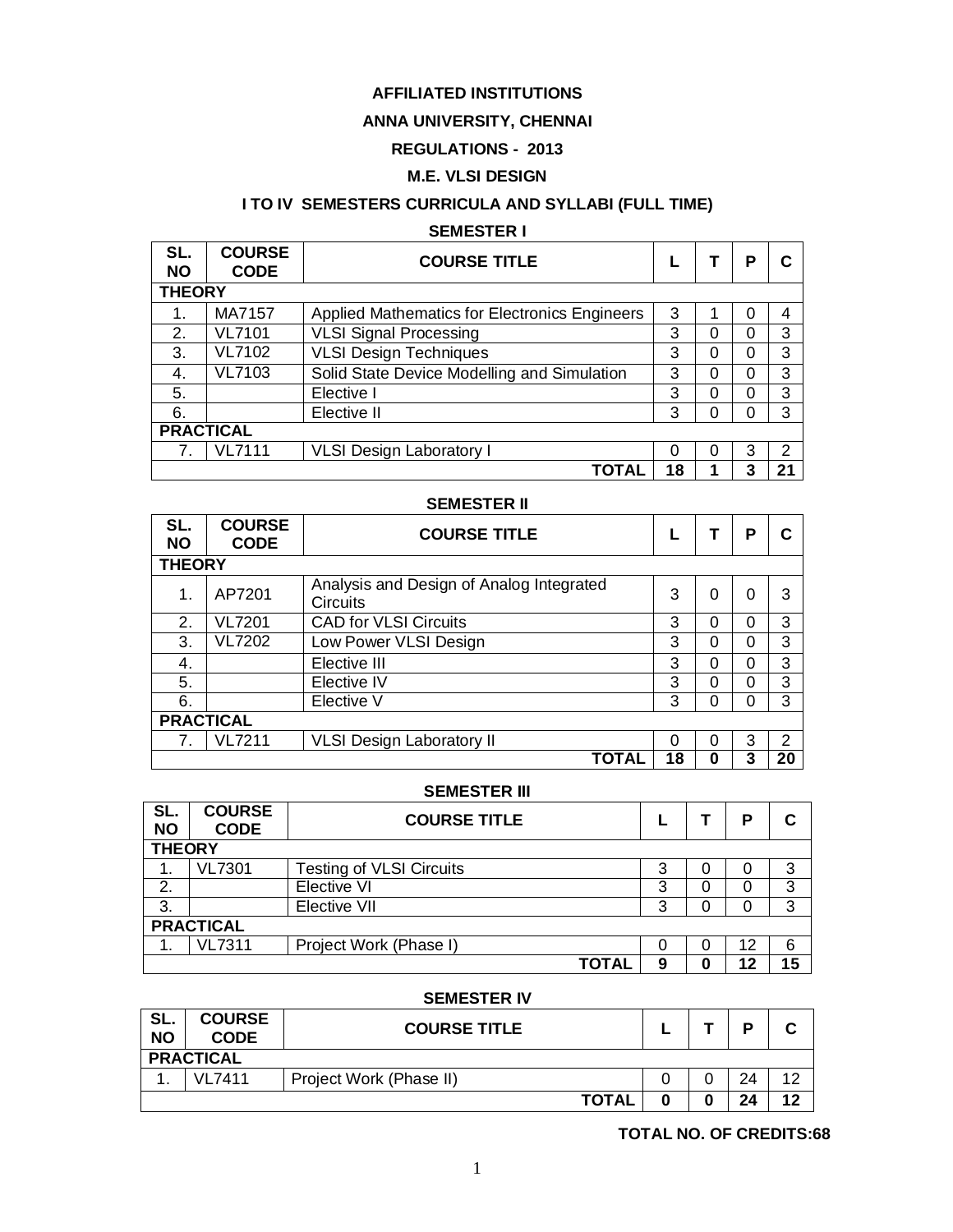### **LIST OF ELECTIVES ELECTIVE I**

| SL.<br><b>NO</b> | <b>COURSE</b><br><b>CODE</b> | <b>COURSE TITLE</b>                                  |   | D |   |
|------------------|------------------------------|------------------------------------------------------|---|---|---|
| 1.               | AP7008                       | <b>DSP Integrated Circuits</b>                       | 3 |   | 3 |
| $\mathbf{2}$     | AP7001                       | <b>Computer Architecture and Parallel Processing</b> | 3 |   | 3 |
| 3.               | AP7202                       | ASIC and FPGA Design                                 | 3 |   | 3 |
| 4.               | <b>VL7001</b>                | Analog and Mixed Mode VLSI Design                    | 3 |   |   |

| <b>ELECTIVE II</b> |               |                                         |   |  |  |  |
|--------------------|---------------|-----------------------------------------|---|--|--|--|
| -5.                | <b>VL7002</b> | <b>Security Solutions in VLSI</b>       |   |  |  |  |
| 6.                 | VL7003        | Genetic Algorithms and its Applications | ົ |  |  |  |
|                    | VL7004        | Asynchronous System Design              |   |  |  |  |

| <b>ELECTIVE III</b> |               |                                         |   |  |  |   |  |
|---------------------|---------------|-----------------------------------------|---|--|--|---|--|
| 8.                  | CU7002        | <b>MEMS and NEMS</b>                    | 3 |  |  | 3 |  |
| 9.                  | <b>VL7005</b> | <b>Physical Design of VLSI Circuits</b> | 3 |  |  | 3 |  |
| 10.                 | VL7006        | Analog VLSI Design                      | 3 |  |  | 3 |  |
|                     | VL7007        | <b>Process and Device Simulation</b>    | 3 |  |  | 3 |  |

#### **ELECTIVE IV**

| 12. | <b>VL7008</b> | Design of Semiconductor Memories  | ີ |  |  |
|-----|---------------|-----------------------------------|---|--|--|
| 13. | AP7071        | Hardware Software Co-Design       | 2 |  |  |
| 14. | <b>CU7001</b> | <b>Real Time Embedded Systems</b> | 3 |  |  |
| 15. | VL7009        | Nano Scale Transistors            | વ |  |  |

## **ELECTIVE V**

| 16. | AP7016        | System on Chip design    |  |  |
|-----|---------------|--------------------------|--|--|
|     | CP7023        | Reconfigurable Computing |  |  |
| 18. | <b>VL7010</b> | Submicron VLSI Design    |  |  |

| <b>ELECTIVE VI</b> |               |                                                 |    |  |  |   |
|--------------------|---------------|-------------------------------------------------|----|--|--|---|
| 19.                | AP7301        | Electro Magnetic Interference and Compatibility | ્ર |  |  | ົ |
| 20.                | <b>VL7011</b> | Signal Integrity for High Speed Devices         |    |  |  | ົ |
| 21.                | <b>VL7012</b> | Mixed signal IC Test and Measurements           | າ  |  |  | ⌒ |

| _____ |               |                                        |   |  |  |   |
|-------|---------------|----------------------------------------|---|--|--|---|
| 22.   | AP7010        | Data Converters                        | 3 |  |  | 3 |
| 23.   | <b>VL7013</b> | <b>VLSI</b> for Wireless Communication | 3 |  |  | 3 |
| 24.   | <b>VL7014</b> | IP Based VLSI Design                   | 3 |  |  | 3 |
| 25.   | <b>VL7015</b> | Nanoscale Devices and Circuit Design   | 3 |  |  | ? |

### **ELECTIVE VII**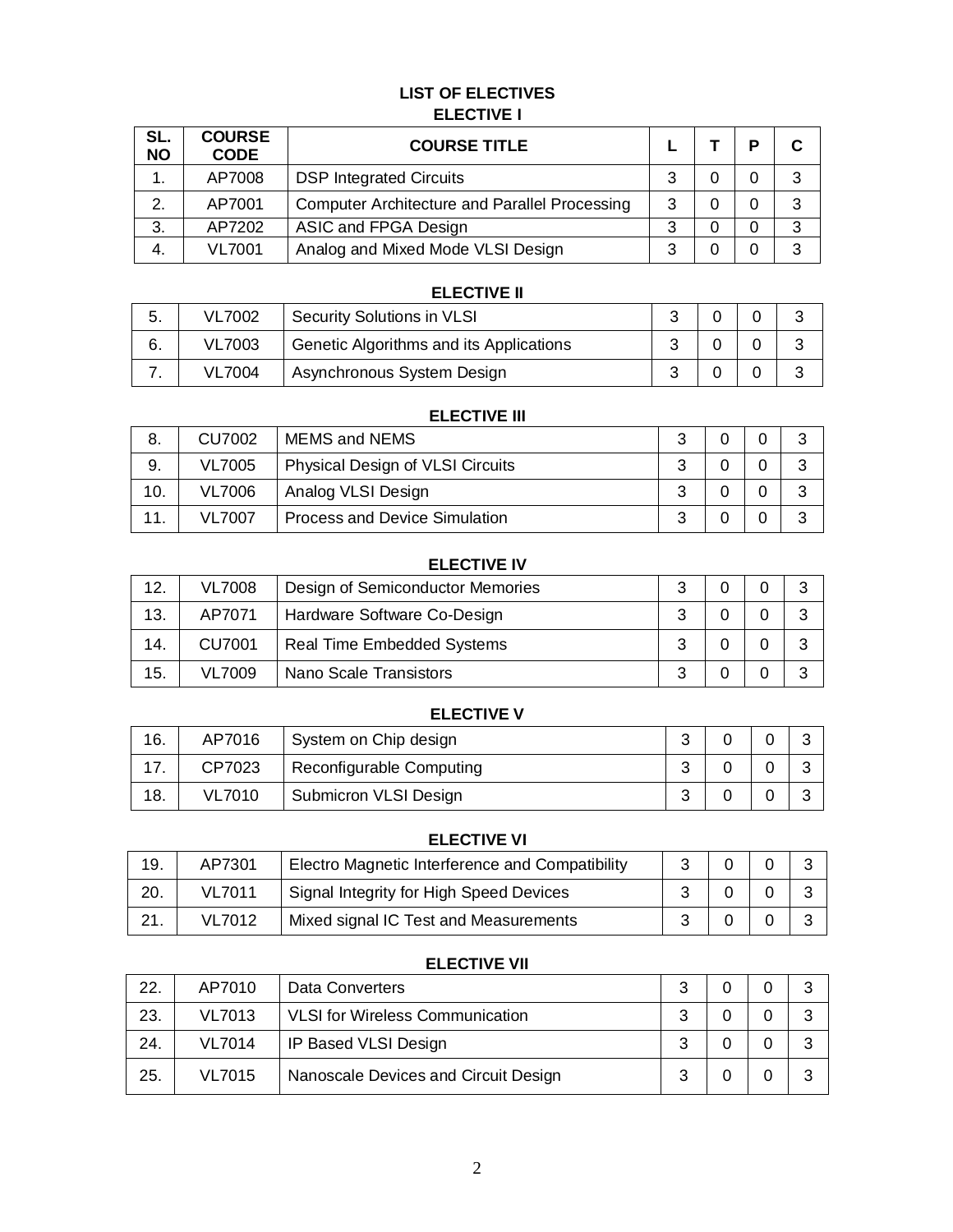# **MA7157 APPLIED MATHEMATICS FOR ELECTRONICS ENGINEERS L T P C**

 **3 1 0 4**

### **UNIT I FUZZY LOGIC 12**

Classical logic – Multivalued logics – Fuzzy propositions – Fuzzy quantifiers.

#### **UNIT II MATRIX THEORY 12**

Some important matrix factorizations – The Cholesky decomposition – QR factorization – Least squares method – Singular value decomposition - Toeplitz matrices and some applications.

#### **UNIT III ONE DIMENSIONAL RANDOM VARIABLES 12**

Random variables - Probability function – moments – moment generating functions and their properties – Binomial, Poisson, Geometric, Uniform, Exponential, Gamma and Normal distributions – Function of a Random Variable.

#### **UNIT IV DYNAMIC PROGRAMMING 12 12**

Dynamic programming – Principle of optimality – Forward and backward recursion – Applications of dynamic programming – Problem of dimensionality.

#### **UNIT V QUEUEING MODELS 12**

Poisson Process – Markovian queues – Single and Multi-server Models – Little's formula - Machine Interference Model – Steady State analysis – Self Service queue.

#### **L = 45 T=15TOTAL: 60 PERIODS**

#### **REFERENCES:**

- 1. George J. Klir and Yuan, B., Fuzzy sets and fuzzy logic, Theory and applications, Prentice Hall of India Pvt. Ltd., 1997.
- 2. Moon, T.K., Sterling, W.C., Mathematical methods and algorithms for signal processing, Pearson Education, 2000.
- 3. Richard Johnson, Miller & Freund's Probability and Statistics for Engineers, 7<sup>th</sup> Edition, Prentice – Hall of India, Private Ltd., New Delhi (2007).
- 4. Taha, H.A., Operations Research, An introduction, 7<sup>th</sup> edition, Pearson education editions, Asia, New Delhi, 2002.
- 5. Donald Gross and Carl M. Harris, Fundamentals of Queuing theory, 2<sup>nd</sup> edition, John Wiley and Sons, New York (1985).

#### **VL7101 VLSI SIGNAL PROCESSING L T P C**

#### **OBJECTIVES**

- To understand the various VLSI architectures for digital signal processing.
- To know the techniques of critical path and algorithmic strength reduction in the filter structures.
- To study the performance parameters, viz. area, speed and power.

#### **OUTCOMES**

- To be able to design architectures for DSP algorithms.
- To be able to optimize design in terms of area, speed and power.
- To be able to incorporate pipeline based architectures in the design.
- To be able to carry out HDL simulation of various DSP algorithms.

#### **UNIT I INTRODUCTION 6**

Overview of DSP – FPGA Technology – DSP Technology requirements – Design Implementation.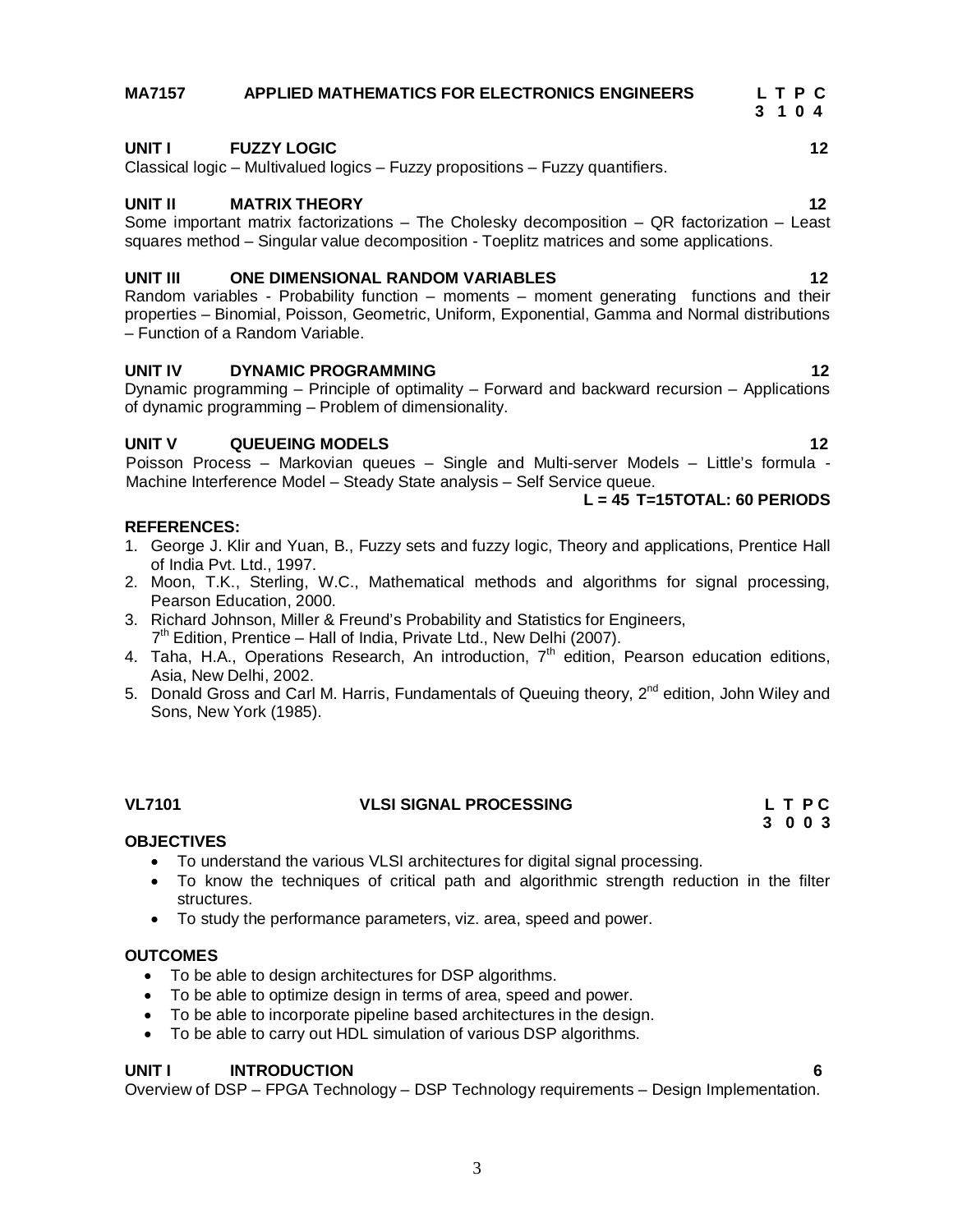#### **UNIT II METHODS OF CRITICAL PATH REDUCTION 12**

Binary Adders – Binary Multipliers – Multiply-Accumulator (MAC) and sum of product (SOP) – Pipelining and parallel processing – retiming – unfolding – systolic architecture design.

#### **UNIT III ALGORITHMIC STRENGTH REDUCTION METHODS AND RECURSIVE FILTER DESIGN** 9

Fast convolution-pipelined and parallel processing of recursive and adaptive filters – fast IIR filters design.

#### **UNIT IV DESIGN OF PIPELINED DIGITAL FILTERS 9**

Designing FIR filters – Digital lattice filter structures – bit level arithmetic architecture – redundant arithmetic – scaling and round-off noise.

#### **UNIT V SYNCHRONOUS ASYNCHRONOUS PIPELINING AND PROGRAMMABLE DSP** 9

Numeric strength reduction – synchronous – wave and asynchronous pipelines – low power design – programmable DSPs – DSP architectural features/alternatives for high performance and low power.

### **REFERENCES:**

- 1. Keshab K.Parhi, "VLSI Digital Signal Processing Systems, Design and Implementation", John Wiley, Indian Reprint, 2007.
- 2. U. Meyer Baese, "Digital Signal Processing with Field Programmable Arrays", Springer, Second Edition, Indian Reprint, 2007.
- 3. S.Y.Kuang, H.J. White house, T. Kailath, "VLSI and Modern Signal Processing", Prentice Hall, 1995.

#### **VL7102 VLSI DESIGN TECHNIQUES L T P C**

#### **OBJECTIVES:**

- To understand the concepts of MOS transistors operations and their AC , DC characteristics.
- To know the fabrication process of cmos technology and its layout design rules
- To understand the latch up problem in cmos circuits.
- To study the concepts of cmos invertors and their sizing methods
- To know the concepts of power estimation and delay calculations in cmos circuits.

#### **UNIT I MOS TRANSISTOR THEORY 9**

NMOS and PMOS transistors, CMOS logic, MOS transistor theory – Introduction, Enhancement mode transistor action, Ideal I-V characteristics, DC transfer characteristics, Threshold voltage-Body effect- Design equations- Second order effects. MOS models and small signal AC characteristics, Simple MOS capacitance Models, Detailed MOS gate capacitance model, Detailed MOS Diffusion capacitance model

#### **UNIT II CMOS TECHNOLOGY AND DESIGN RULE 9**

CMOS fabrication and Layout, CMOS technologies, P -Well process, N -Well process, twin -tub process, MOS layers stick diagrams and Layout diagram, Layout design rules, Latch up in CMOS circuits, CMOS process enhancements, Technology – related CAD issues, Fabrication and packaging.

### **UNIT III INVERTERS AND LOGIC GATES 9**

NMOS and CMOS Inverters, Inverter ratio, DC and transient characteristics , switching times, Super buffers, Driving large capacitance loads, CMOS logic structures , Transmission gates, Static CMOS design, dynamic CMOS design.

#### **TOTAL: 45 PERIODS**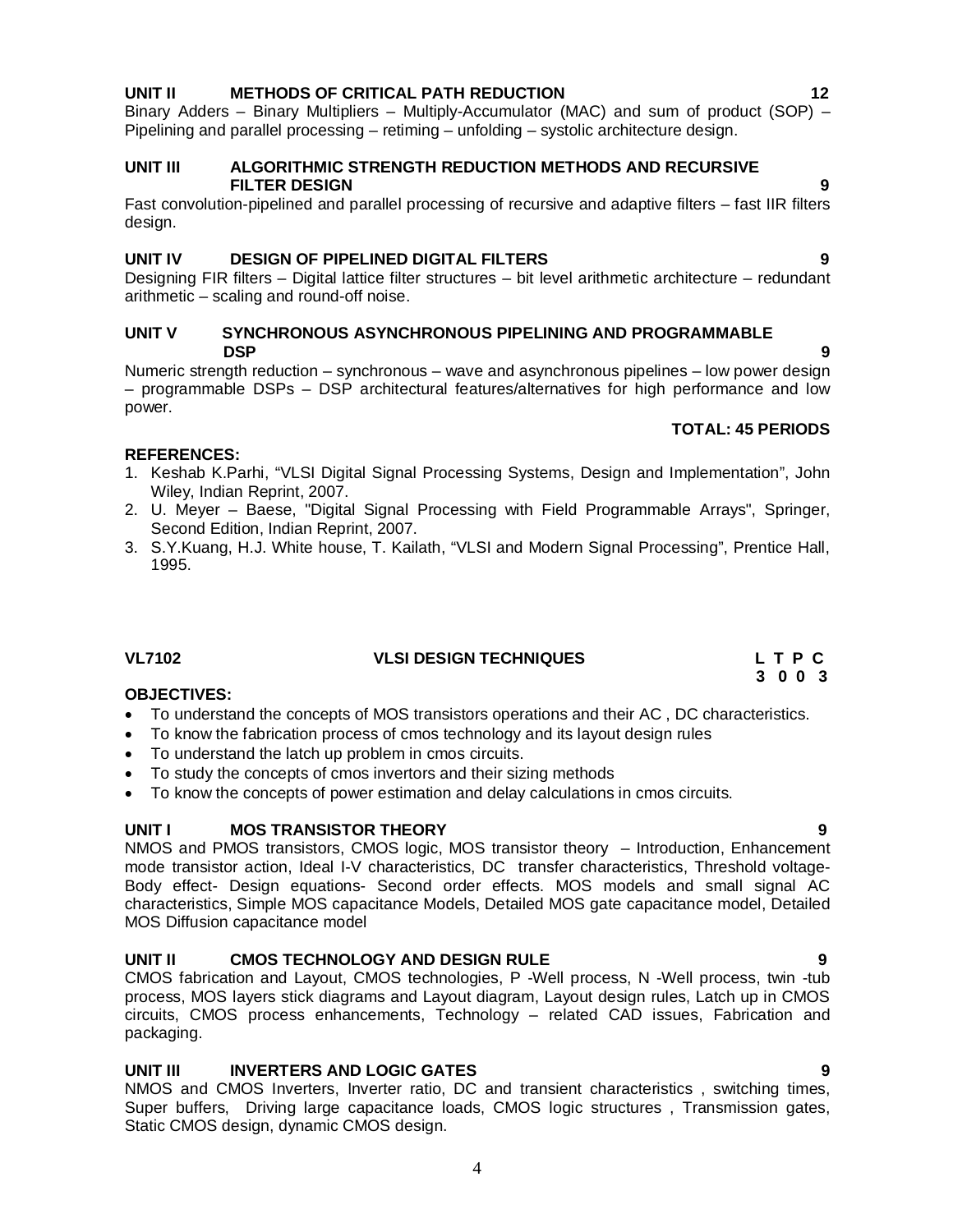### **UNIT IV CIRCUIT CHARACTERISATION AND PERFORMANCE ESTIMATION**

Resistance estimation, Capacitance estimation, Inductance, switching characteristics, transistor sizing, power dissipation and design margining. Charge sharing . Scaling.

#### **UNIT V VLSI SYSTEM COMPONENTS CIRCUITS AND SYSTEM LEVEL PHYSICAL DESIGN 9**

Multiplexers, Decoders, comparators, priority encoders, Shift registers. Arithmetic circuits – Ripple carry adders, Carry look ahead adders, High-speed adders, Multipliers. Physical design – Delay modelling ,cross talk, floor planning, power distribution. Clock distribution. Basics of CMOS testing.

#### **TOTAL: 45 PERIODS**

- 1. Neil H.E. Weste and Kamran Eshraghian, Principles of CMOS VLSI Design, Pearson Education ASIA, 2<sup>nd</sup> edition, 2000.
- 2. John P.Uyemura "Introduction to VLSI Circuits and Systems", John Wiley & Sons, Inc., 2002.
- 3. Eugene D.Fabricius, Introduction to VLSI Design McGraw Hill International Editions, 1990.
- 4. Pucknell, "Basic VLSI Design", Prentice Hall of India Publication, 1995.
- 5. Wayne Wolf "Modern VLSI Design System on chip. Pearson Education, 2002.

#### **VL7103 SOLID STATE DEVICE MODELING AND SIMULATION L T P C 3 0 0 3**

#### **OBJECTIVE:**

**REFERENCES**

To acquaint the students with fundamentals of building device and circuit simulators, and efficient use of simulators.

#### **UNIT I MOSFET DEVICE PHYSICS 9**

MOSFET capacitor, Basic operation, Basic modeling,Advanced MOSFET modeling, RF modeling of MOS transistors, Equivalent circuit representation of MOS transistor, Highfrequency behavior of MOS transistor and A.C small signal modeling, model parameter extraction, modeling parasitic BJT, Resistors, Capacitors, Inductors.

**UNIT II DEVICE MODELLING 9**

Prime importance of circuit and device simulations in VLSI; Nodal, mesh, modified nodal and hybrid analysis equations. Solution of network equations: Sparse matrix techniques, solution of nonlinear networks through Newton-Raphson technique, convergence and stability.

#### **UNIT III MULTISTEP METHODS 9**

Solution of stiff systems of equations, adaptation of multistep methods to the solution of electrical networks, general purpose circuit simulators.

#### **UNIT IV MATHEMATICAL TECHNIQUES FOR DEVICE SIMULATIONS 9**

Poisson equation, continuity equation, drift-diffusion equation, Schrodinger equation, hydrodynamic equations, trap rate, finite difference solutions to these equations in 1D and 2D space, grid generation.

#### **UNIT V SIMULATION OF DEVICES 9**

Computation of characteristics of simple devices like p-n junction, MOS capacitor and MOSFET; Small-signal analysis.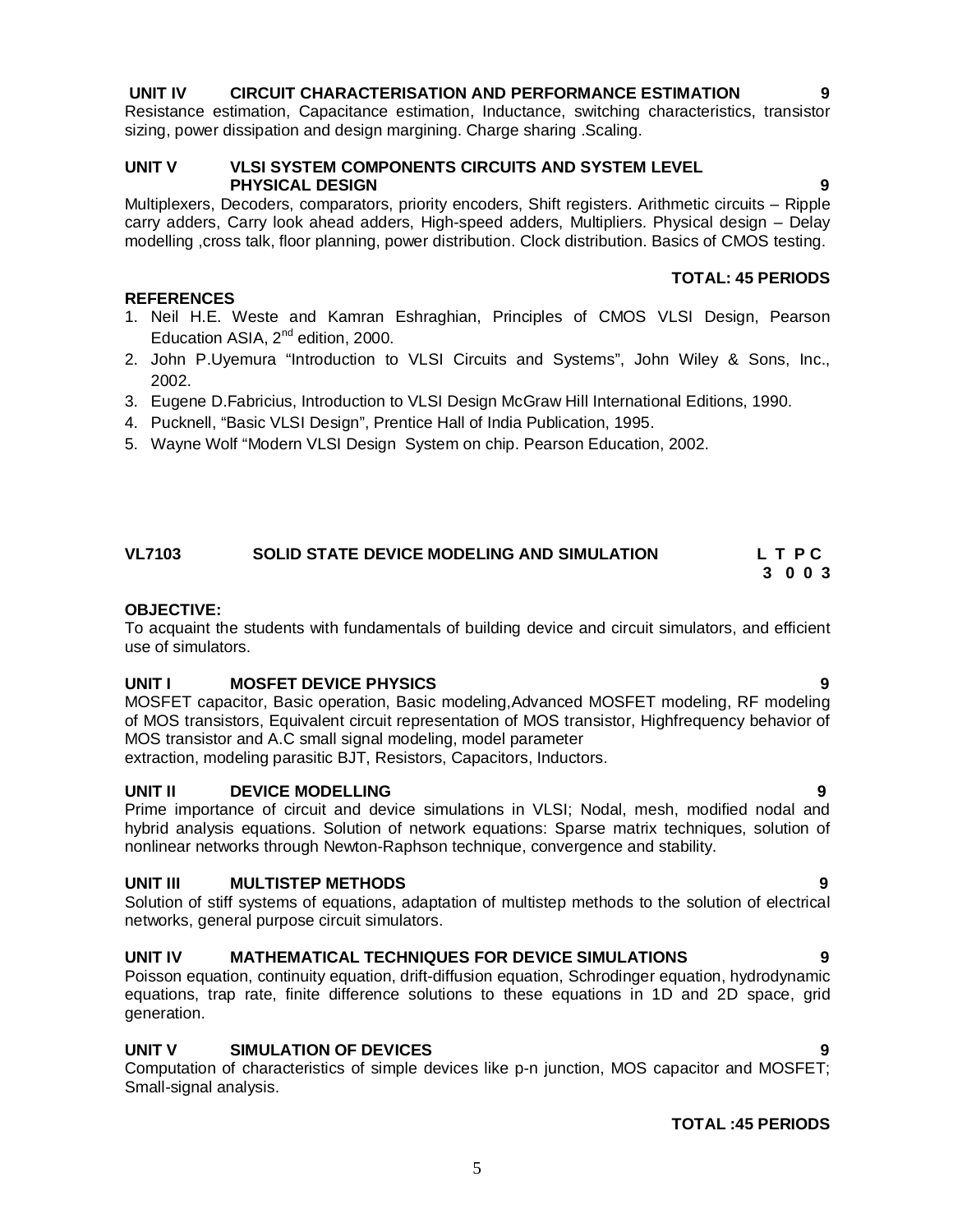#### **REFERENCES**

- 1. Arora, N., "MOSFET Models for VLSI Circuit Simulation", Springer-Verlag, 1993
- 2. Selberherr, S., "Analysis and Simulation of Semiconductor Devices", Springer-Verlag., 1984
- 3. Fjeldly, T., Yetterdal, T. and Shur, M., "Introduction to Device Modeling and Circuit Simulation", Wiley-Interscience., 1997
- 4. Grasser, T., "Advanced Device Modeling and Simulation", World Scientific Publishing Company., 2003
- 5. Chua, L.O. and Lin, P.M., "Computer-Aided Analysis of Electronic Circuits: Algorithms and Computational Techniques", Prentice-Hall., 1975
- 6. Trond Ytterdal, Yuhua Cheng and Tor A. FjeldlyWayne Wolf, "Device Modeling for Analog and RF CMOS Circuit Design", John Wiley & Sons Ltd.

#### **VL7111 VLSI DESIGN LABORATORY I L T P C**

**0 0 3 2**

- 1. Design of NMOS and CMOS Inverters DC and transient characteristics and switching times
- 2. Estimation of Resistance, Capacitance and Inductance
- 3. Design of Multiplexers, Decoders and comparators
- 4. Analytical Modeling and simulation of I-V characteristics of a p channel/n channel MOSFET using Newton Raphson method
- 5. Analytical Modeling and simulation of potential distribution/field of the MOSFET using finite difference method
- 6. Modeling and analysis of MOS capacitor Small signal Analysis
- 7. Simulation of Schrodinger equation based device modeling
- 8. Modeling and Simulation of NMOS and CMOS circuits using Spice
- 9. Design of Designing FIR filters using FPGA

### **TOTAL:45 PERIODS**

#### **AP7201 ANALYSIS AND DESIGN OF ANALOG INTEGRATED CIRCUITS L T P C 3 0 0 3**

#### **OBJECTIVES:**

- To design the single stage amplifiers using pmos and nmos driver circuits with different loads.
- To analyse high frequency concepts of single stage amplifiers and noise characteristics associated with differential amplifiers.
- To study the different types of current mirrors and To know the concepts of voltage and current reference circuits.

#### **UNIT I SINGLE STAGE AMPLIFIERS 9**

Common source stage, Source follower, Common gate stage, Cascode stage, Single ended and differential operation, Basic differential pair, Differential pair with MOS loads

### **UNIT II FREQUENCY RESPONSE AND NOISE ANALYSIS 9**

Miller effect ,Association of poles with nodes, frequency response of common source stage, Source followers, Common gate stage, Cascode stage, Differential pair, Statistical characteristics of noise, noise in single stage amplifiers, noise in differential amplifiers.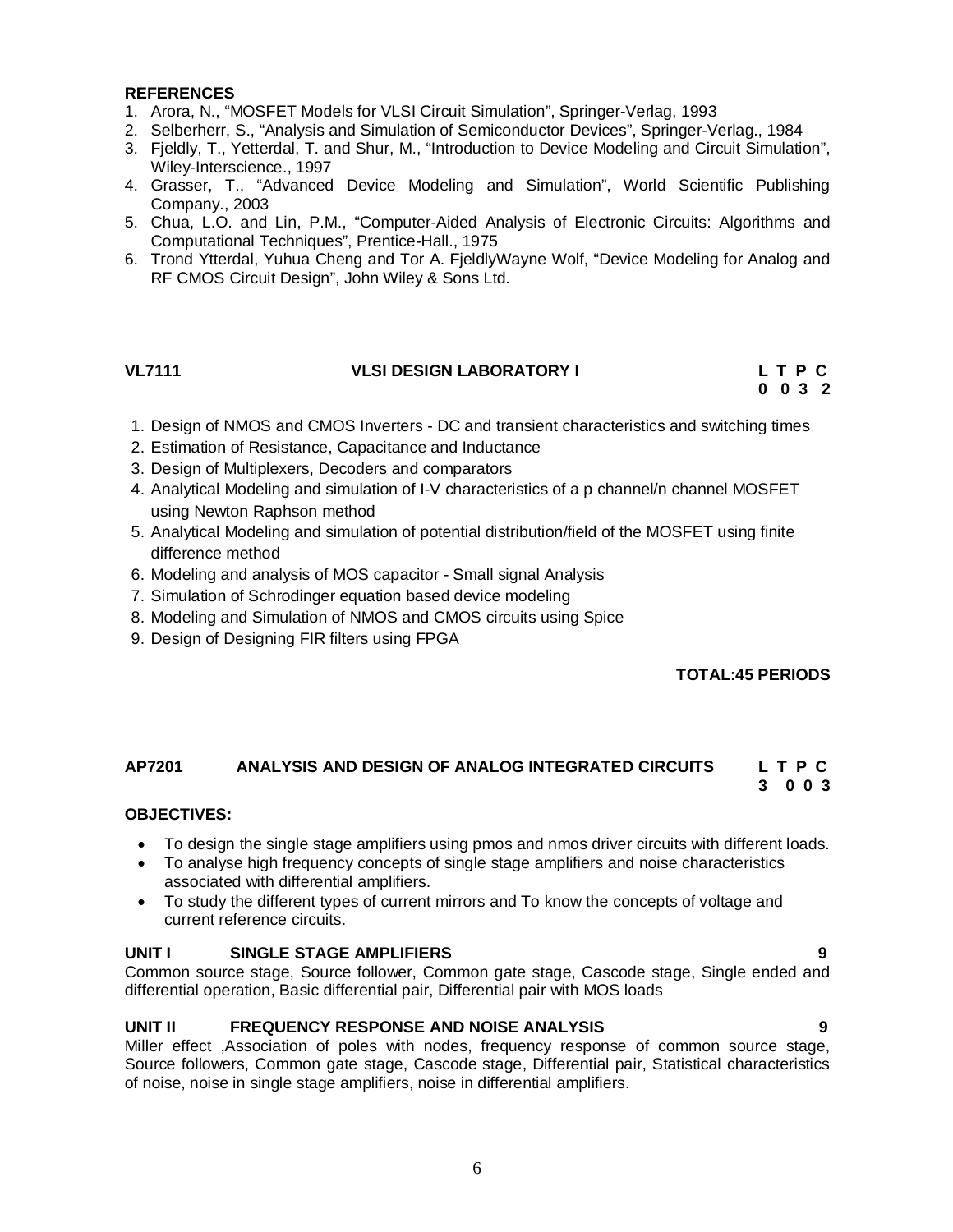#### **UNIT III OPERATIONAL AMPLIFIERS 9**

Concept of negative feedback, Effect of loading in feedback networks, operational amplifier performance parameters, One-stage Op Amps, Two-stage Op Amps, Input range limitations, Gain boosting, slew rate, power supply rejection, noise in Op Amps.

### **UNIT IV STABILITY AND FREQUENCY COMPENSATION 9**

General considerations, Multipole systems, Phase Margin, Frequency Compensation, Compensation of two stage Op Amps, Slewing in two stage Op Amps, Other compensation techniques.

### **UNIT V BIASING CIRCUITS 9**

Basic current mirrors, cascode current mirrors, active current mirrors, voltage references, supply independent biasing, temperature independent references, PTAT current generation, Constant-Gm Biasing. **TOTAL: 45 PERIODS**

#### **REFERENCES:**

- 1. Paul R. Gray, Paul J. Hurst, Stephen H. Lewis, Robert G. Meyer, Analysis and Design of Analog Integrated Circuits, 5th Edition, Wiley, 2009.
- 2. Behzad Razavi, "Design of Analog CMOS Integrated Circuits", Tata McGraw Hill, 2001
- 3. Willey M.C. Sansen, "Analog design essentials", Springer, 2006.
- 4. Grebene, "Bipolar and MOS Analog Integrated circuit design", John Wiley & sons, Inc., 2003.
- 5. Phillip E.Allen, Douglas R.Holberg, "CMOS Analog Circuit Design", Second edition, Oxford University Press, 2002

#### **VL7201 CAD FOR VLSI CIRCUITS L T P C**

#### **OBJECTIVES:**

- To study various physical design methods in VLSI.
- To understand the concepts behind the VLSI design rules and routing techniques.
- To use the simulation techniques at various levels in VLSI design flow,
- To understand the concepts of various algorithms used for floor planning and routing techniques.

#### **UNIT I VLSI DESIGN METHODOLOGIES 9**

Introduction to VLSI Design methodologies - Review of Data structures and algorithms - Review of VLSI Design automation tools - Algorithmic Graph Theory and Computational Complexity - Tractable and Intractable problems - general purpose methods for combinatorial optimization.

#### **UNIT II DESIGN RULES 9**

Layout Compaction - Design rules - problem formulation - algorithms for constraint graph compaction - placement and partitioning - Circuit representation - Placement algorithms – partitioning

#### **UNIT III FLOOR PLANNING 9**

Floor planning concepts - shape functions and floorplan sizing - Types of local routing problems - Area routing - channel routing - global routing - algorithms for global routing.

#### **UNIT IV SIMULATION 9**

Simulation - Gate-level modeling and simulation - Switch-level modeling and simulation-Combinational Logic Synthesis - Binary Decision Diagrams - Two Level Logic Synthesis.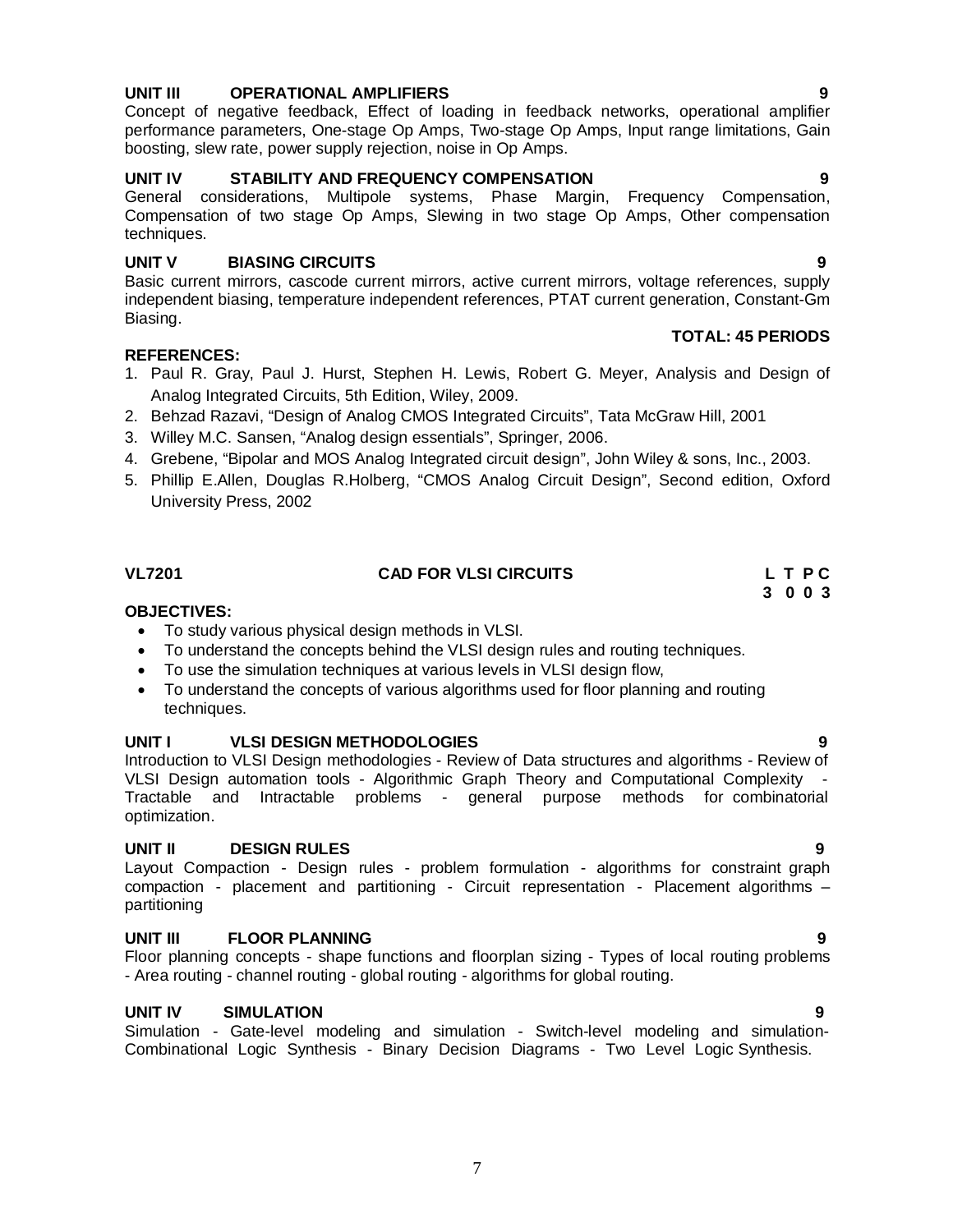#### **UNIT V MODELLING AND SYNTHESIS 9**

High level Synthesis - Hardware models - Internal representation - Allocation assignment and scheduling - Simple scheduling algorithm - Assignment problem - High level transformations.

#### **TOTAL: 45 PERIODS**

#### **REFERENCES:**

- 1. S.H. Gerez, "Algorithms for VLSI Design Automation", John Wiley & Sons, 2002.
- 2. N.A. Sherwani, "Algorithms for VLSI Physical Design Automation", Kluwer Academic Publishers, 2002.
- 3. Sadiq M. Sait, Habib Youssef, "VLSI Physical Design automation: Theory and Practice", World scientific 1999.
- 4. Steven M.Rubin, "Computer Aids for VLSI Design", Addison Wesley Publishing 1987.

#### **VL7202 LOW POWER VLSI DESIGN L T P C 3 0 0 3**

#### **OBJECTIVES:**

- To know the sources of power consumption in cmos circuits
- To understand the various power reduction techniques and the power estimation methods.
- To study the design concepts of low power circuits.

#### **UNIT I POWER DISSIPATION IN 9**

Hierarchy of limits of power – Sources of power consumption – Physics of power dissipation in CMOS FET devices – Basic principle of low power design.

#### **UNIT II POWER OPTIMIZATION 9**

Logic level power optimization – Circuit level low power design – circuit techniques for reducing power consumption in adders and multipliers.

#### **UNIT III DESIGN OF LOW POWER CIRCUITS 9**

Computer arithmetic techniques for low power system – reducing power consumption in memories – low power clock, Inter connect and layout design – Advanced techniques –Special techniques.

#### **UNIT IV POWER ESTIMATION 9**

Power Estimation technique – logic power estimation – Simulation power analysis – Probabilistic power analysis.

#### **UNIT V SYNTHESIS AND SOFTWARE DESIGN 9**

Synthesis for low power – Behavioral level transform – software design for low power.

#### **REFERENCES:**

- 1. Kaushik Roy and S.C.Prasad, "Low power CMOS VLSI circuit design", Wiley, 2000.
- 2. Dimitrios Soudris, Christians Pignet, Costas Goutis, "Designing CMOS Circuits for Low Power", Kluwer, 2002.
- 3. J.B.Kulo and J.H Lou, "Low voltage CMOS VLSI Circuits", Wiley 1999.
- 4. A.P.Chandrasekaran and R.W.Broadersen, "Low power digital CMOS design", Kluwer,1995.
- 5. Gary Yeap, "Practical low power digital VLSI design", Kluwer, 1998.
- 6. Abdelatif Belaouar, Mohamed.I.Elmasry, "Low power digital VLSI design", Kluwer, 1995.
- 7. James B.Kulo, Shih-Chia Lin, "Low voltage SOI CMOS VLSI devices and Circuits", John Wiley and sons, inc. 2001.
- 8. Steven M.Rubin, "Computer Aids for VLSI Design", Addison Wesley Publishing.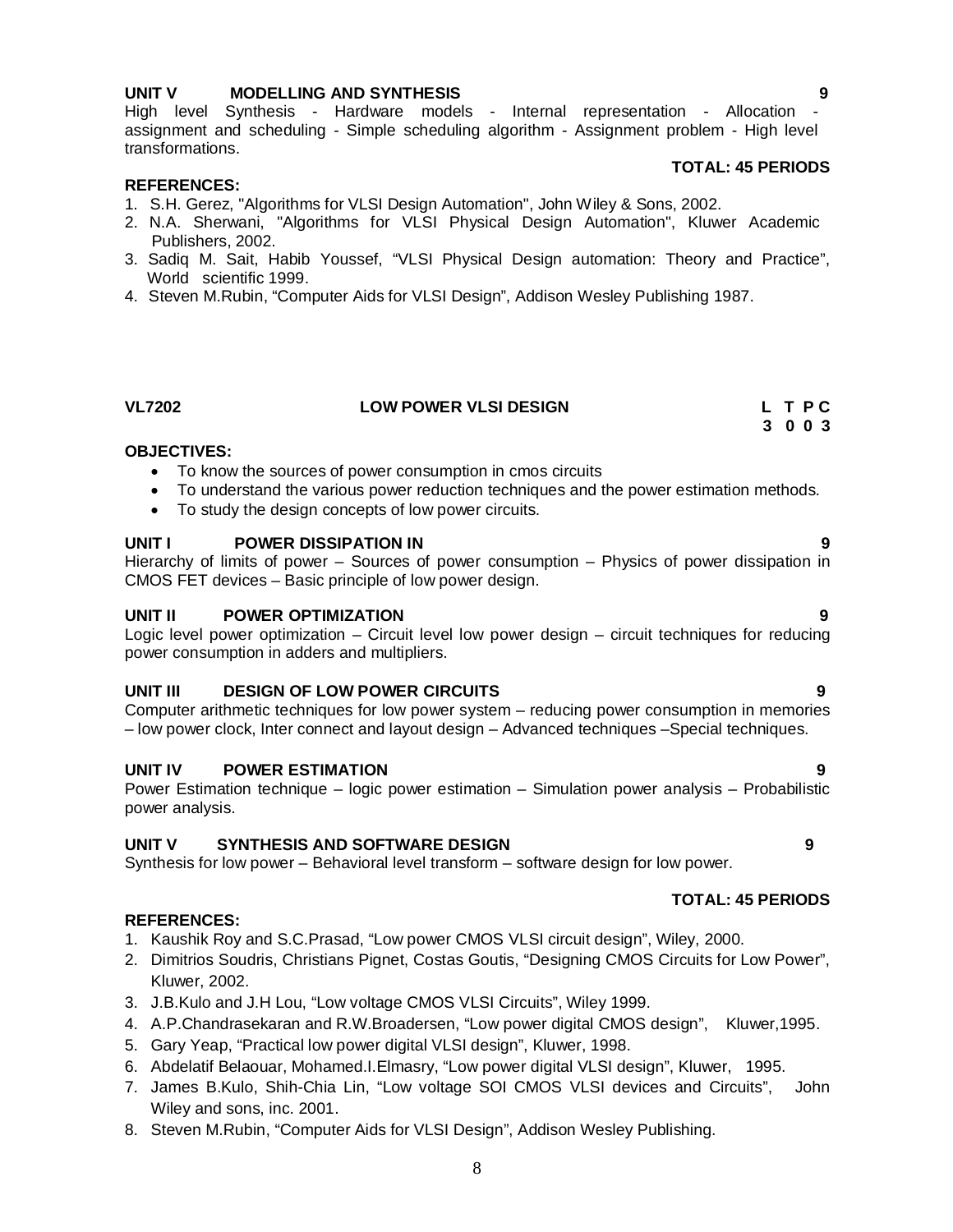**VL7211 VLSI DESIGN LABORATORY II L T P C**

- 1. Design and simulate frequency response and noise analysis of any Source followers
- 2. Design and simulate Design and simulate operational amplifier performance parameters One-stage Op Amps, Two-stage Op Amps
- 3. Design and simulate cascode current mirrors and active current mirrors
- 4. Design of various routing local routing, Area routing, channel routing and global routing
- 5. Design and Simulation of Gate-level modeling
- 6. Design and Simulation of Switch-level modeling
- 7. Modeling and synthesis of simple scheduling algorithm
- 8. Design and implement reducing power consumption in memories
- 9. Design and simulate Power Estimation

#### **TOTAL: 45 PERIODS**

### **VL7301 TESTING OF VLSI CIRCUITS L T P C**

#### **3 0 0 3 OBJECTIVES:**

- To know the various types of faults and also to study about fault detection, dominance
- To know the concepts of the test generation methods-DFT-BIST.
- To understand the fault diagnosis methods.

#### **UNIT I TESTING AND FAULT MODELLING 9**

Introduction to testing – Faults in Digital Circuits – Modelling of faults – Logical Fault Models – Fault detection – Fault Location – Fault dominance – Logic simulation – Types of simulation – Delay models – Gate Level Event – driven simulation.

#### **UNIT II TEST GENERATION 9**

Test generation for combinational logic circuits – Testable combinational logic circuit design – Test generation for sequential circuits – design of testable sequential circuits.

#### **UNIT III DESIGN FOR TESTABILITY 9**

Design for Testability – Ad-hoc design – generic scan based design – classical scan based design – system level DFT approaches.

#### **UNIT IV SELF – TEST AND TEST ALGORITHMS 9**

Built-In self Test – test pattern generation for BIST – Circular BIST – BIST Architectures – Testable Memory Design – Test Algorithms – Test generation for Embedded RAMs.

#### **UNIT V FAULT DIAGNOSIS 9**

Logical Level Diagnosis – Diagnosis by UUT reduction – Fault Diagnosis for Combinational Circuits – Self-checking design – System Level Diagnosis.

#### **REFERENCES:**

- 1. M.Abramovici, M.A.Breuer and A.D. Friedman, "Digital systems and Testable Design", Jaico Publishing House, 2002.
- 2. P.K. Lala, "Digital Circuit Testing and Testability", Academic Press, 2002.
- 3. M.L.Bushnell and V.D.Agrawal, "Essentials of Electronic Testing for Digital, Memory and Mixed-Signal VLSI Circuits", Kluwer Academic Publishers, 2002.
- 4. A.L.Crouch, "Design Test for Digital IC's and Embedded Core Systems", Prentice Hall International, 2002.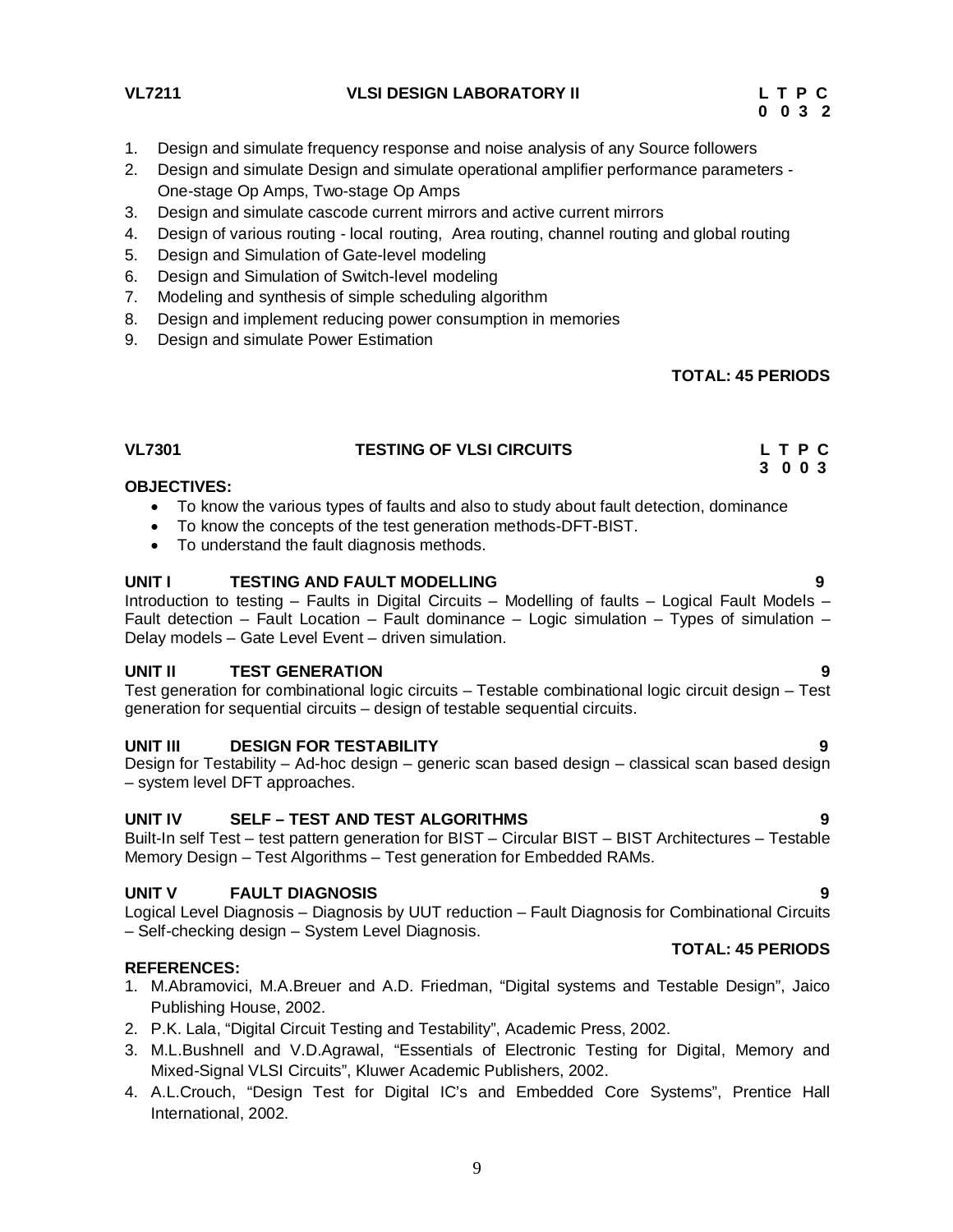AP7008 **DSP INTEGRATED CIRCUITS** L T P C 2 3 0 0 3

**TOTAL: 45 PERIODS**

#### **OBJECTIVES:**

- 1. To study the procedural flow of system design in DSP and Integrated circuit.
- 2. To analyse the frequency response and transfer function of DSP systems.
- 3. To compare and study the performance of various transforms for signal processing.
- 4. To design FIR and IIR filters for the given specifications.
- 5. To study the architectures for DSP system.
- 6. To study the design layout for VLSI circuits.

#### UNIT I DSP INTEGARTED CIRCUITS AND VLSI CIRCUIT  **TECHNOLOGIES 9**

Standard digital signal processors, Application specific IC's for DSP, DSP systems, DSP system design, Integrated circuit design. MOS transistors, MOS logic, VLSI process technologies, Trends in CMOS technologies.

#### **UNIT II DIGITAL SIGNAL PROCESSING 9**

Digital signal processing, Sampling of analog signals, Selection of sample frequency, Signalprocessing systems, Frequency response, Transfer functions, Signal flow graphs, Filter structures, Adaptive DSP algorithms, DFT-The Discrete Fourier Transform, FFT-The Fast Fourier Transform Algorithm, Image coding, Discrete cosine transforms.

#### **UNIT III DIGITAL FILTERS AND FINITE WORD LENGTH EFFECTS 9**

FIR filters, FIR filter structures, FIR chips, IIR filters, Specifications of IIR filters, Mapping of analog transfer functions, Mapping of analog filter structures, Multirate systems, Interpolation with an integer factor L, Sampling rate change with a ratio L/M, Multirate filters. Finite word length effects -Parasitic oscillations, Scaling of signal levels, Round-off noise, Measuring round-off noise, Coefficient sensitivity, Sensitivity and noise.

#### **UNIT IV DSP ARCHITECTURES AND SYNTHESIS OF DSP ARCHITECTURES 9**

DSP system architectures, Standard DSP architecture, Ideal DSP architectures, Multiprocessors and multicomputers, Systolic and Wave front arrays, Shared memory architectures. Mapping of DSP algorithms onto hardware, Implementation based on complex PEs, Shared memory architecture with Bit – serial PEs.

### **UNIT V ARITHMETIC UNITS AND INTEGRATED CIRCUIT DESIGN 9**

Conventional number system, Redundant Number system, Residue Number System, Bit-parallel and Bit-Serial arithmetic, Basic shift accumulator, Reducing the memory size, Complex multipliers, Improved shift-accumulator. Layout of VLSI circuits, FFT processor, DCT processor and Interpolator as case studies. Cordic algorithm.

#### **REFERENCES:**

- 1. Lars Wanhammer, "DSP Integrated Circuits", 1999 Academic press, New York
- 2. A.V.Oppenheim et.al, "Discrete-time Signal Processing", Pearson Education, 2000.
- 3. Emmanuel C. Ifeachor, Barrie W. Jervis, "Digital signal processing A practical approach", Second Edition, Pearson Education, Asia.
- 4. Keshab K.Parhi, "VLSI Digital Signal Processing Systems design and Implementation", John Wiley & Sons, 1999.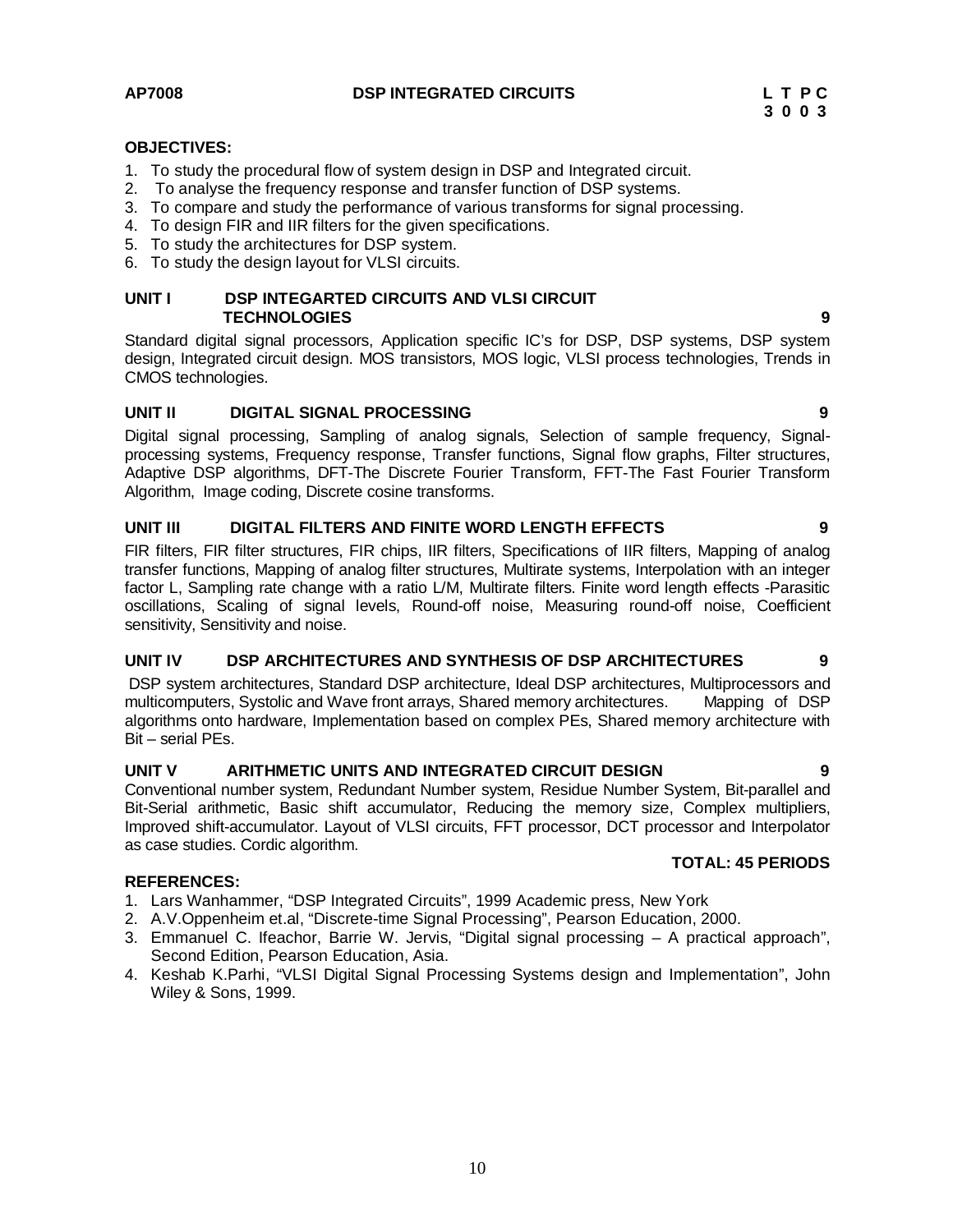# 11

#### **AP7001 COMPUTER ARCHITECTURE AND PARALLEL PROCESSING L T P C 3 0 0 3**

# **OBJECTIVES:**

- To understand the difference between the pipeline and parallel concepts.
- To study the various types of architectures and the importance of scalable architectures.
- To study the various memories and optimization of memory.

# **UNIT I COMPUTER DESIGN AND PERFORMANCE MEASURES 9**

Fundamentals of Computer Design – Parallel and Scalable Architectures – Multiprocessors – Multivector and SIMD architectures – Multithreaded architectures – Data-flow architectures - Performance Measures

# **UNIT II PARALLEL PROCESSING, PIPELINING AND ILP 9**

Instruction Level Parallelism and Its Exploitation - Concepts and Challenges - Overcoming Data Hazards with Dynamic Scheduling – Dynamic Branch Prediction - Speculation - Multiple Issue Processors - Performance and Efficiency in Advanced Multiple Issue Processors

# **UNIT III MEMORY HIERARCHY DESIGN 9**

Memory Hierarchy - Memory Technology and Optimizations – Cache memory – Optimizations of Cache Performance – Memory Protection and Virtual Memory - Design of Memory Hierarchies

# **UNIT IV MULTIPROCESSORS 9**

Symmetric and distributed shared memory architectures – Cache coherence issues - Performance Issues – Synchronization issues – Models of Memory Consistency - Interconnection networks – Buses, crossbar and multi-stage switches.

# **UNIT V MULTI-CORE ARCHITECTURES 9**

Software and hardware multithreading – SMT and CMP architectures – Design issues – Case studies – Intel Multi-core architecture – SUN CMP architecture – IBM cell architecture - hp architecture.

# **TOTAL:45 PERIODS**

## **REFERENCES:**

- 1. Kai Hwang, "Advanced Computer Architecture", McGraw Hill International, 2001.
- 2. John L. Hennessey and David A. Patterson, "Computer Architecture A quantitative approach", Morgan Kaufmann / Elsevier, 4th. edition, 2007.
- 3. William Stallings, "Computer Organization and Architecture Designing for Performance", Pearson Education, Seventh Edition, 2006.
- 4. John P. Hayes, "Computer Architecture and Organization", McGraw Hill
- 5. David E. Culler, Jaswinder Pal Singh, "Parallel Computing Architecture: A hardware/ software approach", Morgan Kaufmann / Elsevier, 1997.
- 6. Dimitrios Soudris, Axel Jantsch, "Scalable Multi-core Architectures: Design Methodologies and Tools", Springer, 2012
- 7. John P. Shen, "Modern processor design. Fundamentals of super scalar processors", Tata McGraw Hill 2003.

# AP7202 ASIC AND FPGA DESIGN L T P C

**3 0 0 3**

# **OBJECTIVES:**

- To study the design flow of different types of ASIC.
- To familiarize the different types of programming technologies and logic devices.
- To learn the architecture of different types of FPGA.
- To gain knowledge about partitioning, floor planning, placement and routing including circuit extraction of ASIC
- To analyse the synthesis, Simulation and testing of systems.
- To understand the design issues of SOC.
- To know about different high performance algorithms and its applications in ASICs.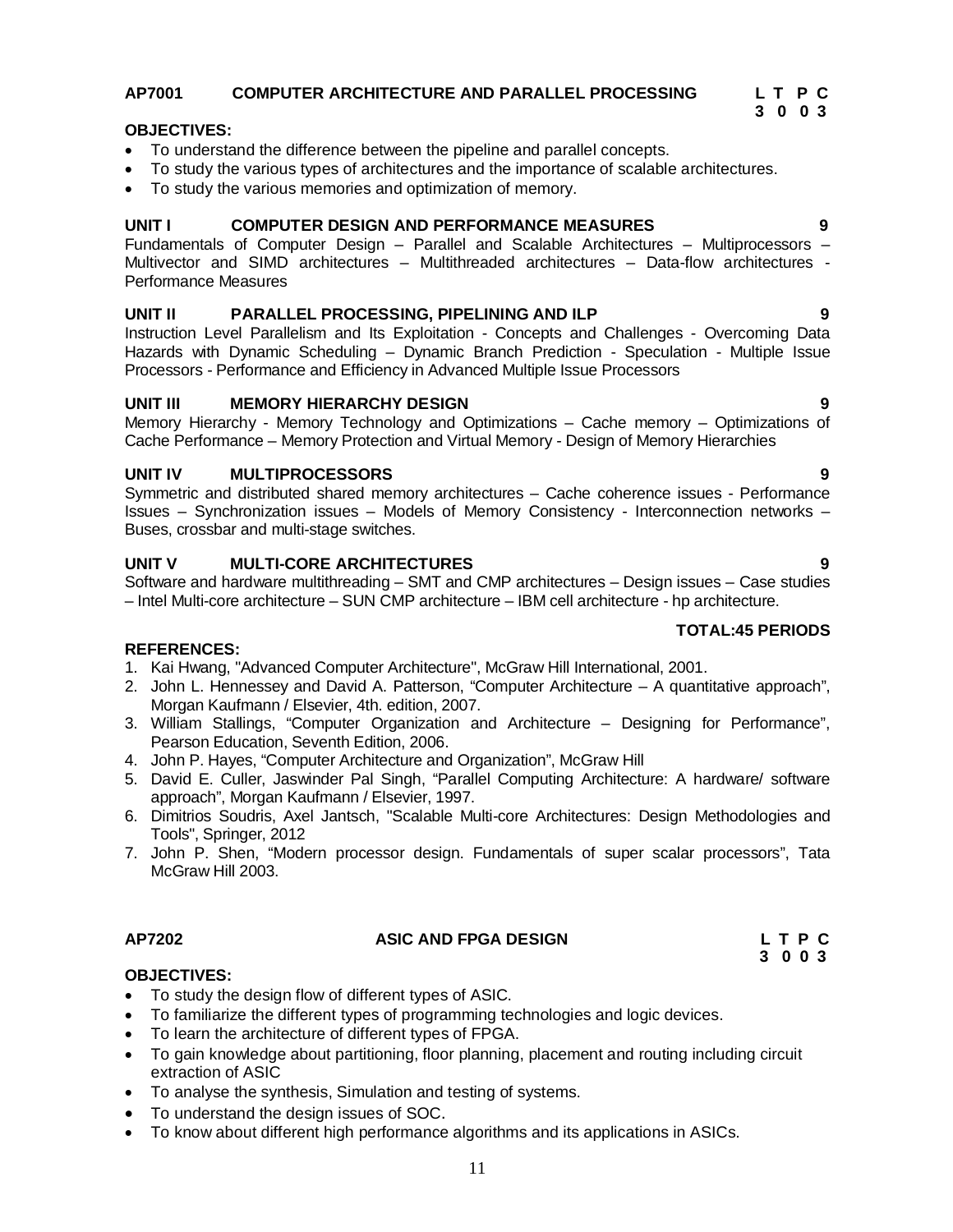### **UNIT I OVERVIEW OF ASIC AND PLD 9**

Types of ASICs - Design flow – CAD tools used in ASIC Design – Programming Technologies: Antifuse – static RAM – EPROM and EEPROM technology, Programmable Logic Devices: ROMs and EPROMs – PLA –PAL. Gate Arrays – CPLDs and FPGAs

### **UNIT II ASIC PHYSICAL DESIGN 9**

System partition -partitioning - partitioning methods – interconnect delay models and measurement of delay - floor planning - placement – Routing: global routing - detailed routing - special routing circuit extraction - DRC

### **UNIT III LOGIC SYNTHESIS, SIMULATION AND TESTING 9**

Design systems - Logic Synthesis - Half gate ASIC -Schematic entry - Low level design language - PLA tools -EDIF- CFI design representation. Verilog and logic synthesis -VHDL and logic synthesis - types of simulation -boundary scan test - fault simulation - automatic test pattern generation.

### **UNIT IV FPGA 9**

Field Programmable gate arrays- Logic blocks, routing architecture, Design flow technology mapping for FPGAs, Xilinx XC4000 - ALTERA's FLEX 8000/10000, ACTEL's ACT-1,2,3 and their speed performance

Case studies: Altera MAX 5000 and 7000 - Altera MAX 9000 – Spartan II and Virtex II FPGAs - Apex and Cyclone FPGAs

### **UNIT V SOC DESIGN 9**

Design Methodologies – Processes and Flows - Embedded software development for SOC – Techniques for SOC Testing – Configurable SOC – Hardware / Software co design Case studies: Digital camera, Bluetooth radio / modem, SDRAM and USB

#### **TOTAL: 45 PERIODS**

### **REFERENCES:**

- 1. M.J.S .Smith, "Application Specific Integrated Circuits, Addison -Wesley Longman Inc., 1997
- 2. S. Trimberger, Field Programmable Gate Array Technology, Edr, Kluwer Academic Publications, 1994.
- 3. John V.Oldfield, Richard C Dore, Field Programmable Gate Arrays, Wiley Publications 1995.
- 4. P.K.Chan & S. Mourad, Digital Design Using Field Programmable Gate Array, Prentice Hall, 1994.
- 5. Parag.K.Lala, Digital System Design using Programmable Logic Devices , BSP, 2003.
- 6. S. Brown, R. Francis, J. Rose, Z. Vransic, Field Programmable Gate Array, Kluwer Pubin, 1992.
- 7. J. Old Field, R.Dorf, Field Programmable Gate Arrays, John Wiley & Sons, New York, 1995.
- 8. Farzad Nekoogar and Faranak Nekoogar, From ASICs to SOCs: A Practical Approach, Prentice Hall PTR, 2003.
- 9. Wayne Wolf, FPGA-Based System Design, Prentice Hall PTR, 2004.
- 10. R. Rajsuman, System-on-a-Chip Design and Test. Santa Clara, CA: Artech House Publishers, 2000.
- 11. F. Nekoogar. Timing Verification of Application-Specific Integrated Circuits (ASICs).Prentice Hall PTR, 1999.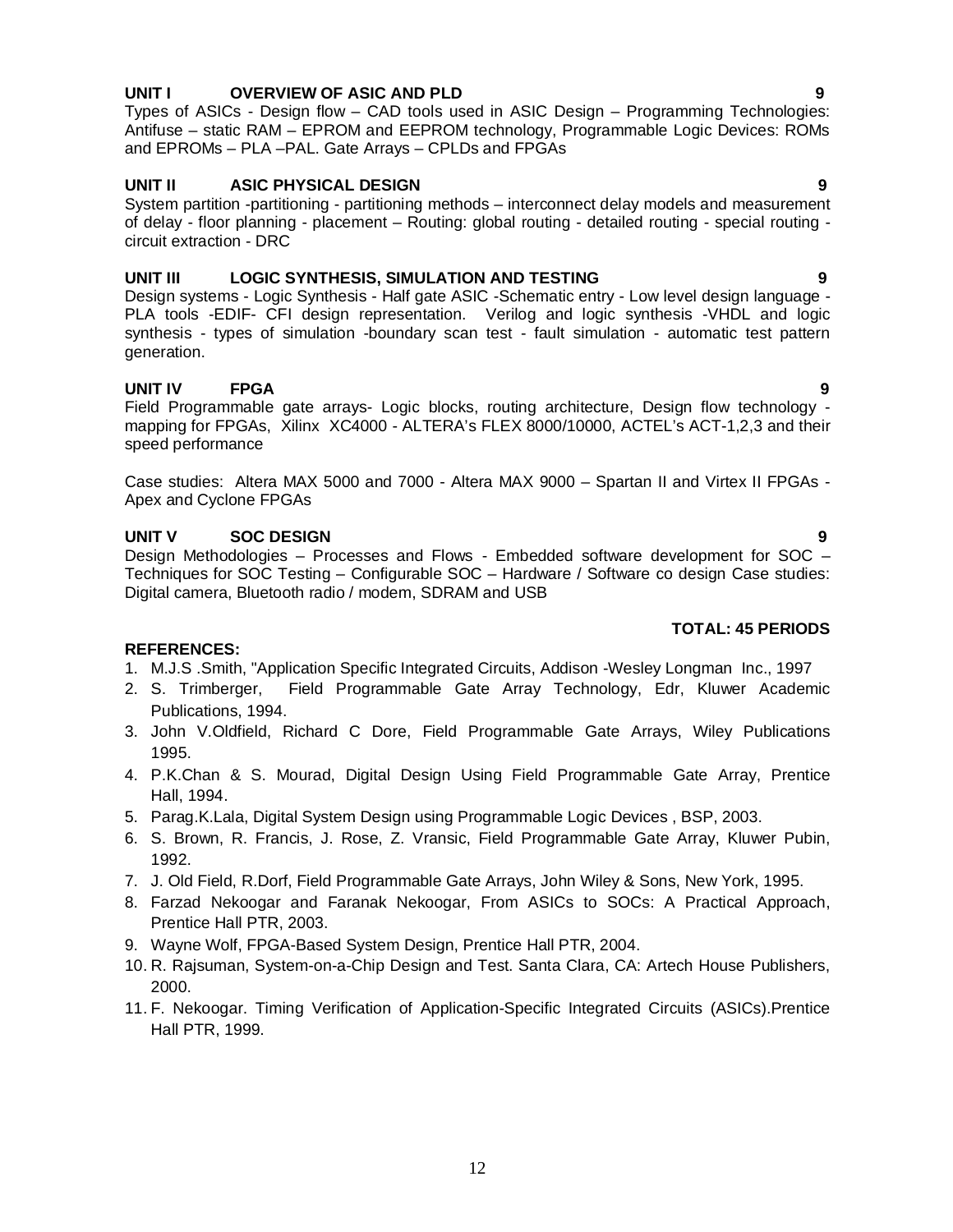#### **VL7001 ANALOG AND MIXED MODE VLSI DESIGN L T P C**

### **OBJECTIVES:**

- To study the concepts of MOS large signal model and small signal model
- To understand the concepts of D/A conversion methods and their architectures.
- To design filters for ADC.
- To study about the switched capacitor circuits.

#### **UNIT I INTRODUCTION AND BASIC MOS DEVICES 9**

Challenges in analog design-Mixed signal layout issues- MOS FET structures and characteristicslarge signal model – small signal model- single stage Amplifier-Source follower- Common gate stage – Cascode Stage

### **UNIT II SIBMICRON CIRCUIT DESIGN 9**

Submicron CMOS process flow, Capacitors and resistors, Current mirrors, Digital Circuit Design, Delay Elements – Adders- OP Amp parameters and Design

### **UNIT III DATA CONVERTERS 9**

Characteristics of Sample and Hold- Digital to Analog Converters- architecture-Differential Non linearity-Integral Non linearity- Voltage Scaling-Cyclic DAC-Pipeline DAC-Analog to Digital Converters- architecture – Flash ADC-Pipeline ADC-Differential Non linearity-Integral Non linearity

#### **UNIT IV SNR IN DATA CONVERTERS 9**

Overview of SNR of Data Converters- Clock Jitters- Improving Using Averaging – Decimating Filters for ADC- Band pass and High Pass Sinc Filters- Interpolating Filters for DAC

#### **UNIT V SWITCHED CAPACITOR CIRCUITS 9**

Resistors, First order low pass Circuit, Switched capacitor Amplifier, Switched Capacitor Integrator

#### **REFERENCES:**

- 1. Vineetha P.Gejji Analog and Mixed Mode Design **-** Prentice Hall, 1st Edition , 2011
- 2. JeyaGowri Analog and Mixed Mode Design- Sapna publishing House 2011.

#### **VL7002 SECURITY SOLUTIONS IN VLSI L T P C**

#### **OBJECTIVES:**

- 1. To study the different kinds of threats to information security.
- 2. To know the various techniques for data encryption.
- 3. To formulate case study based on VLSI for security threats.
- 4. To design and implement the various cryptography algorithms in VLSI.

#### **UNIT I BASIC CONCEPTS 9**

Information system reviewed, LAN, MAN, WAN, Information flow, Security mechanism in OS,,Targets: Hardware, Software, Data communication procedures. Threats to Security: Physical security, Biometric systems, monitoring controls, Data security, systems, security, Computer System security, communication security.

#### **UNIT II ENCRYPTION TECHNIQUES 9**

Conventional techniques, Modern techniques, DES, DES chaining+, Triple DES, RSA algorithm, Key management. Message Authentication and Hash Algorithm: Authentication requirements and functions secure Hash Algorithm, NDS message digest algorithm, digital signatures, Directory authentication service.

**TOTAL: 45 PERIODS**

 **3 0 0 3**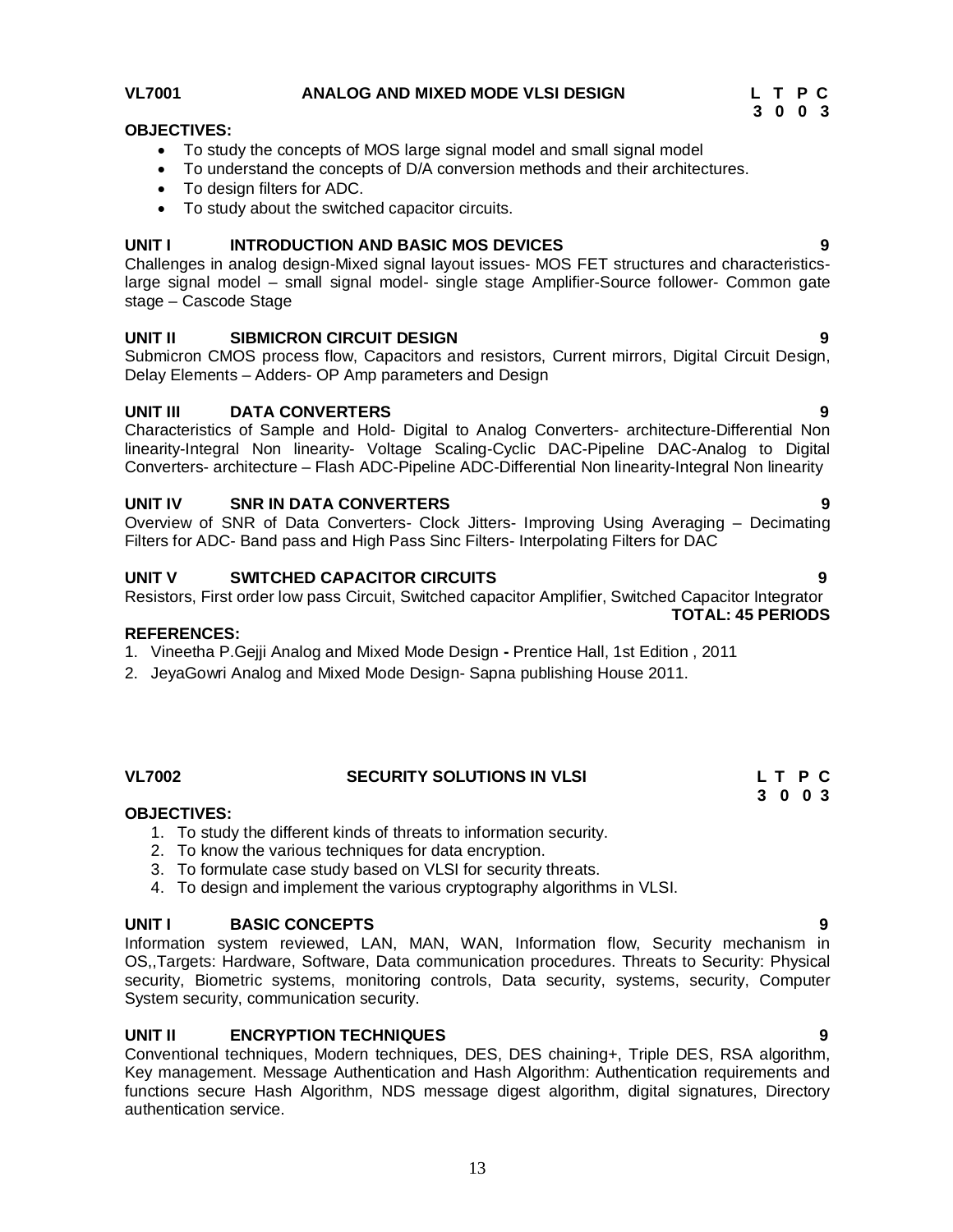Firewalls, Design Principles, Trusted systems, IT act and cyber laws, Virtual private network.

### **UNIT IV FUTURE THREATS TO NETWORK**: **9**

Recent attacks on networks, VLSI Based Case study

#### **UNIT V CRYPTO CHIP DESIGN: 9**

VLSI Implementation of AES algorithm. Implementation of DES, IDEA AES algorithm, Development of digital signature chip using RSA algorithm.

#### **REFERENCES:**

1. William Stalling "Cryptography and Network Security" Pearson Education, 2005

2. Charels P. Pfleeger "Security in Computing" Prentice Hall, 2006

3. Jeff Crume "Inside Internet Security" Addison Wesley, 2000.

#### **VL7003 GENETIC ALGORITHMS AND ITS APPLICATIONS L T P C 3 0 0 3**

**UNIT I 9** Introduction, GA Technology-Steady State Algorithm-Fitness Scaling-Inversion

#### **UNIT II 9**

GA for VLSI Design, Layout and Test automation-partitioning- automatic placement, routing technology, Mapping for FPGA -Automatic test generation-Partitioning algorithm Taxonomy - Multiway Partitioning

**UNIT III 9** Hybrid genetic – genetic encoding-local improvement-WDFR-Comparison of Cas-Standard cell placement-GASP algorithm-unified algorithm.

**UNIT IV 9** Global routing-FPGA technology mapping-circuit generation-test generation in a GA frame work-test generation procedures.

#### **UNIT V 9**

Power estimation-application of GA-Standard cell placement-GA for ATG-problem encoding- fitness function-GA vs Conventional algorithm.

#### **REFERENCES:**

- 1. Pinaki Mazumder,E.MRudnick,"Genetic Algorithm for VLSI Design,Layout and test Automation", Prentice Hall,1998.
- 2. Randy L. Haupt, Sue Ellen Haupt, "Practical Genetic Algorithms" Wiley Interscience, 1977.
- 3. Ricardo Sal Zebulum, Macro Aurelio Pacheco, Marley Maria B.R. Vellasco, Marley Maria Bernard Vellasco "Evolution Electronics: Automatic Design of electronic Circuits and Systems Genetic Algorithms", CRC press, 1<sup>st</sup> Edition Dec 2001.

4. John R.Koza, Forrest H.Bennett III, David Andre , Morgan Kufmann, "Genetic Programming Automatic programming and Automatic Circuit Synthesis", 1<sup>st</sup> Edition , May 1999.

# **UNIT III FIREWALLS AND CYBER LAWS 9**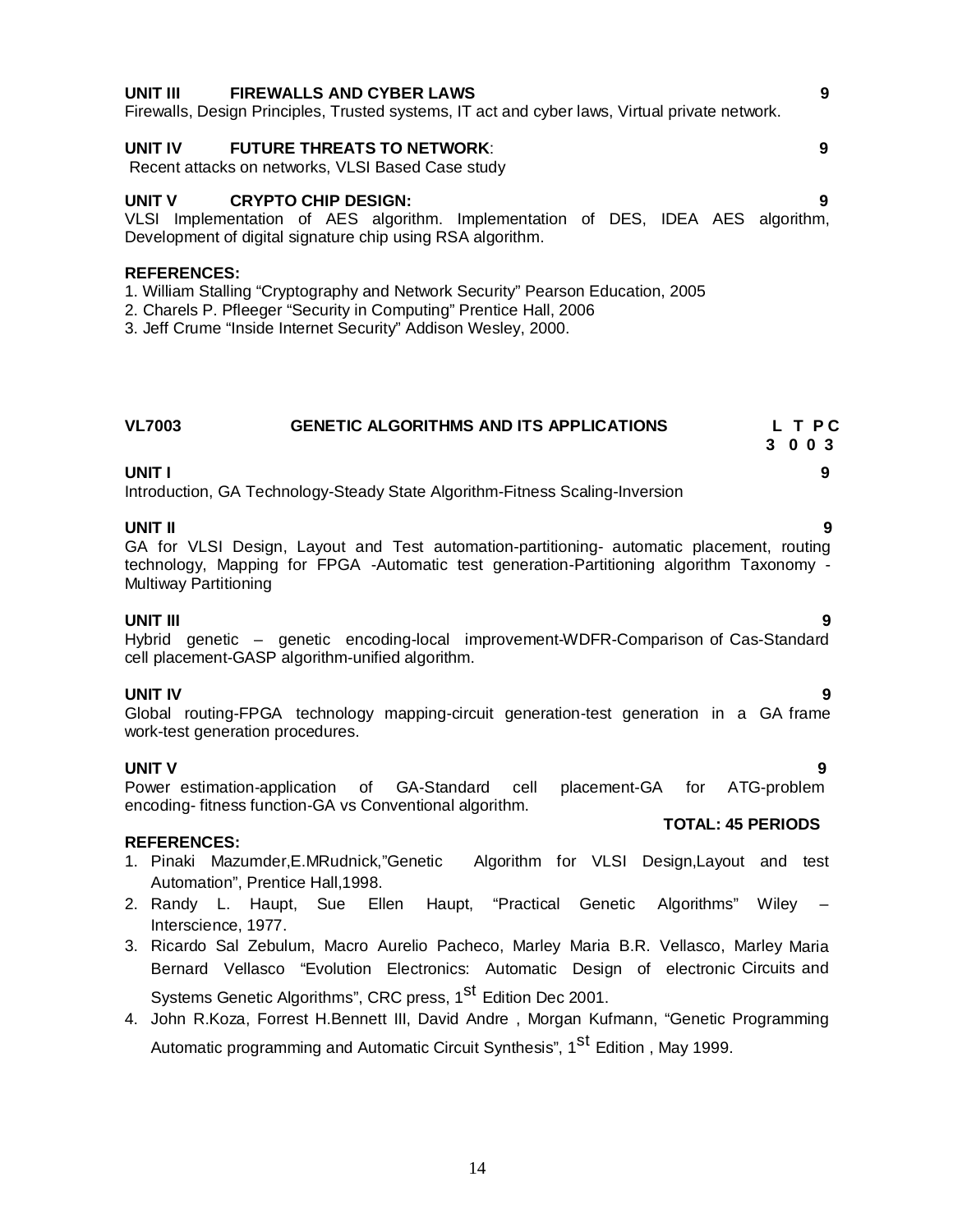#### **VL7004 ASYNCHRONOUS SYSTEM DESIGN L T P C**

### **OBJECTIVES:**

- 1. To study the basic concepts of handshake circuits for asynchronous architecture.
- 2. To understand and analyse the performance of handshake circuits.
- 3. To synthesize and design control circuits for asynchronous system.
- 4. To familiarize VHDL and the Balsa language for asynchronous design.

#### **UNIT I FUNDAMENTALS 9**

Handshake protocols, Muller C-element, Muller pipeline, Circuit implementation styles, theory. Static data-flow structures: Pipelines and rings, Building blocks, examples

#### **UNIT II PERFORMANCE 9**

A quantitative view of performance, quantifying performance, Dependency graphic analysis. Handshake circuit implementation: Fork, join, and merge, Functional blocks, mutual exclusion, arbitration and metastability.

#### **UNIT III SPEED-INDEPENDENT CONTROL CIRCUITS 9**

Signal Transition graphs, Basic Synthesis Procedure, Implementation using state-holding gates, Summary of the synthesis Process, Design examples using Petrify. Advanced 4-phase bundled data protocols and circuits: Channels and protocols, Static type checking, More advanced latch control circuits.

#### **UNIT IV HIGH-LEVEL LANGUAGES AND TOOLS 9**

Concurrency and message passing in CSP, Tangram program examples, Tangram syntax-directed compilation, Martin's translation process, Using VHDL for Asynchronous Design. An Introduction to Balsa: Basic concepts, Tool set and design flow, Ancillary Balsa Tools

#### **UNIT V THE BALSA LANGUAGE 9**

Cambridge University Press, 2004

Data types, Control flow and commands, Binary/Unary operators, Program structure. Building library Components: Parameterized descriptions, Recursive definitions. A simple DMA controller: Global Registers, Channel Registers, DMA control structure, The Balsa description.Principles of Asynchronous Circuit Design - Jens Sparso, Steve Furber, Kluver AcademicPublishers.

2. Handshake Circuits An Asynchronous architecture for VLSI programming – Kees Van Berkel

1. Principles of Asynchronous Circuit Design-Jens Sparso, Steve Furber, Kluver Academic

### **TOTAL:45 PERIODS**

# Publishers, 2001.

**TEXT BOOKS:**

**REFERENCE:**

#### **CU7002 MEMS AND NEMS L T P C**

# **3 0 0 3**

### **OBJECTIVES:**

To introducing the concepts of micro electromechanical devices.

1. Asynchronous Circuit Design- Chris. J. Myers, John Wiley & Sons, 2001.

- To know the fabrication process of Microsystems.
- To know the design concepts of micro sensors and micro actuators.
- To introducing concepts of quantum mechanics and nano systems.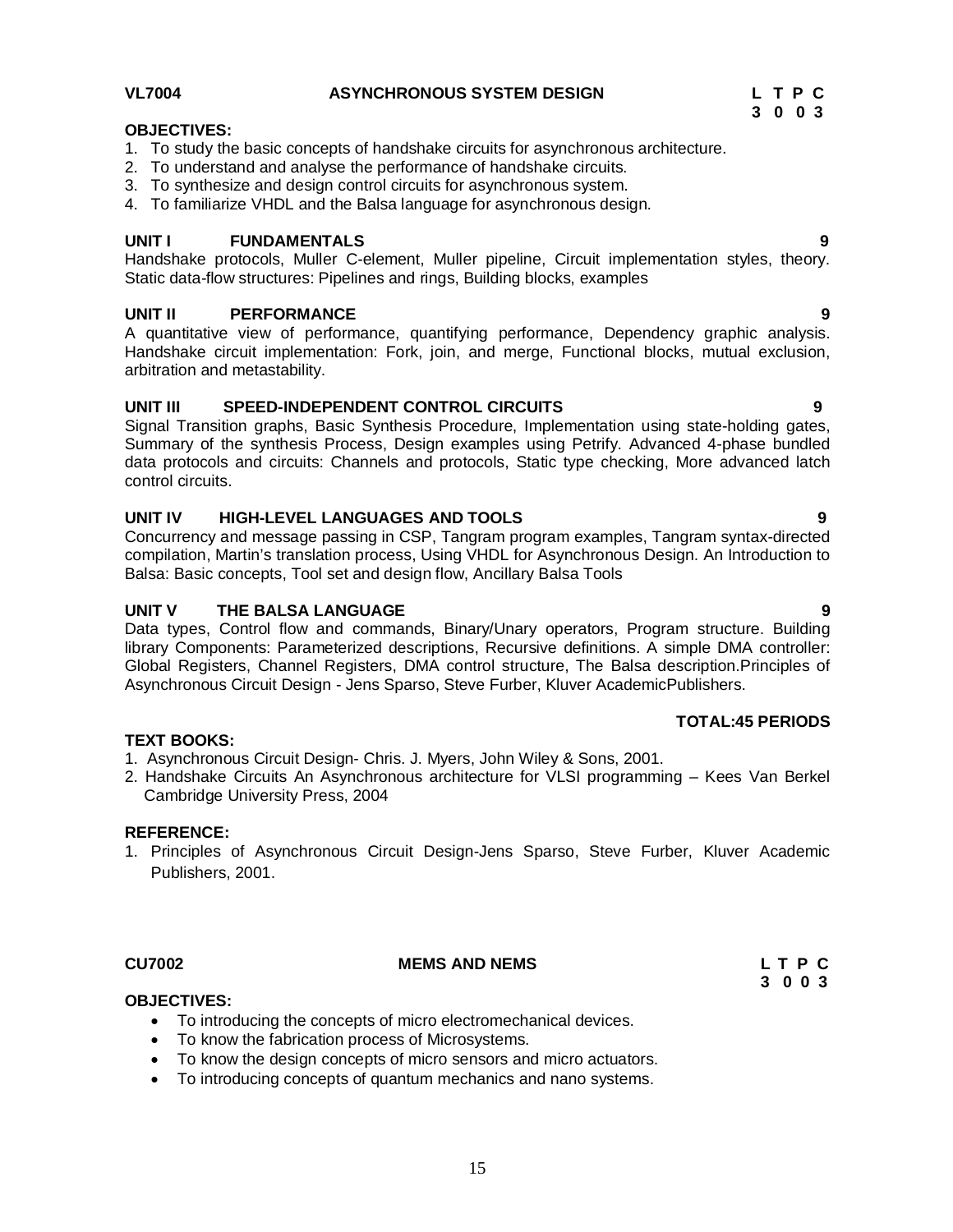### **UNIT I OVERVIEW AND INTRODUCTION 9**

New trends in Engineering and Science: Micro and Nanoscale systems Introduction to Design of MEMS and NEMS, Overview of Nano and Microelectromechanical Systems, Applications of Micro and Nanoelectromechanical systems, Microelectromechanical systems, devices and structures Definitions, Materials for MEMS: Silicon, silicon compounds, polymers, metals

#### **UNIT II MEMS FABRICATION TECHNOLOGIES 9**

Microsystem fabrication processes: Photolithography, Ion Implantation, Diffusion, Oxidation. Thin film depositions: LPCVD, Sputtering, Evaporation, Electroplating; Etching techniques: Dry and wet etching, electrochemical etching; Micromachining: Bulk Micromachining, Surface Micromachining, High Aspect-Ratio (LIGA and LIGA-like) Technology; Packaging: Microsystems packaging, Essential packaging technologies, Selection of packaging materials

#### **UNIT III MICRO SENSORS 9**

MEMS Sensors: Design of Acoustic wave sensors, resonant sensor, Vibratory gyroscope, Capacitive and Piezo Resistive Pressure sensors- engineering mechanics behind these Microsensors. Case study: Piezo-resistive pressure sensor

#### **UNIT IV MICRO ACTUATORS 9**

Design of Actuators: Actuation using thermal forces, Actuation using shape memory Alloys, Actuation using piezoelectric crystals, Actuation using Electrostatic forces (Parallel plate, Torsion bar, Comb drive actuators), Micromechanical Motors and pumps. Case study: Comb drive actuators

#### **UNIT V NANOSYSTEMS AND QUANTUM MECHANICS 9**

Atomic Structures and Quantum Mechanics, Molecular and Nanostructure Dynamics: Shrodinger Equation and Wavefunction Theory, Density Functional Theory, Nanostructures and Molecular Dynamics, Electromagnetic Fields and their quantization, Molecular Wires and Molecular Circuits

#### **REFERENCES:**

- 1. Marc Madou, "Fundamentals of Microfabrication", CRC press 1997.
- 2. Stephen D. Senturia," Micro system Design", Kluwer Academic Publishers,2001
- 3. Tai Ran Hsu ,"MEMS and Microsystems Design and Manufacture" ,Tata Mcraw Hill, 2002.
- 4. Chang Liu, "Foundations of MEMS", Pearson education India limited, 2006,
- 5. Sergey Edward Lyshevski, "MEMS and NEMS: Systems, Devices, and Structures" CRC Press, 2002

| <b>VL7005</b> | <b>PHYSICAL DESIGN OF VLSI CIRCUITS</b> | LTPC    |
|---------------|-----------------------------------------|---------|
|               |                                         | 3 0 0 3 |

#### **OBJECTIVE:**

To introduce the physical design concepts such as routing, placement, partitioning and packaging and to study the performance of circuits layout designs, compaction techniques.

#### **UNIT I INTRODUCTION TO VLSI TECHNOLOGY 9**

Layout Rules-Circuit abstraction Cell generation using programmable logic array transistor chaining, Wein Berger arrays and gate matrices-layout of standard cells gate arrays and sea of gates, field programmable gate array(FPGA)-layout methodologies Packaging-Computational Complexity-Algorithmic Paradigms.

#### **UNIT II PLACEMENT USING TOP-DOWN APPROACH 9**

Partitioning: Approximation of Hyper Graphs with Graphs, Kernighan-Lin Heuristic Ratio cutpartition with capacity and i/o constrants. Floor planning: Rectangular dual floor planninghierarchial approach- simulated annealing- Floor plan sizing Placement: Cost function- force directed method- placement by simulated annealing partitioning placement- module placement on a resistive network – regular placement linear placement. 13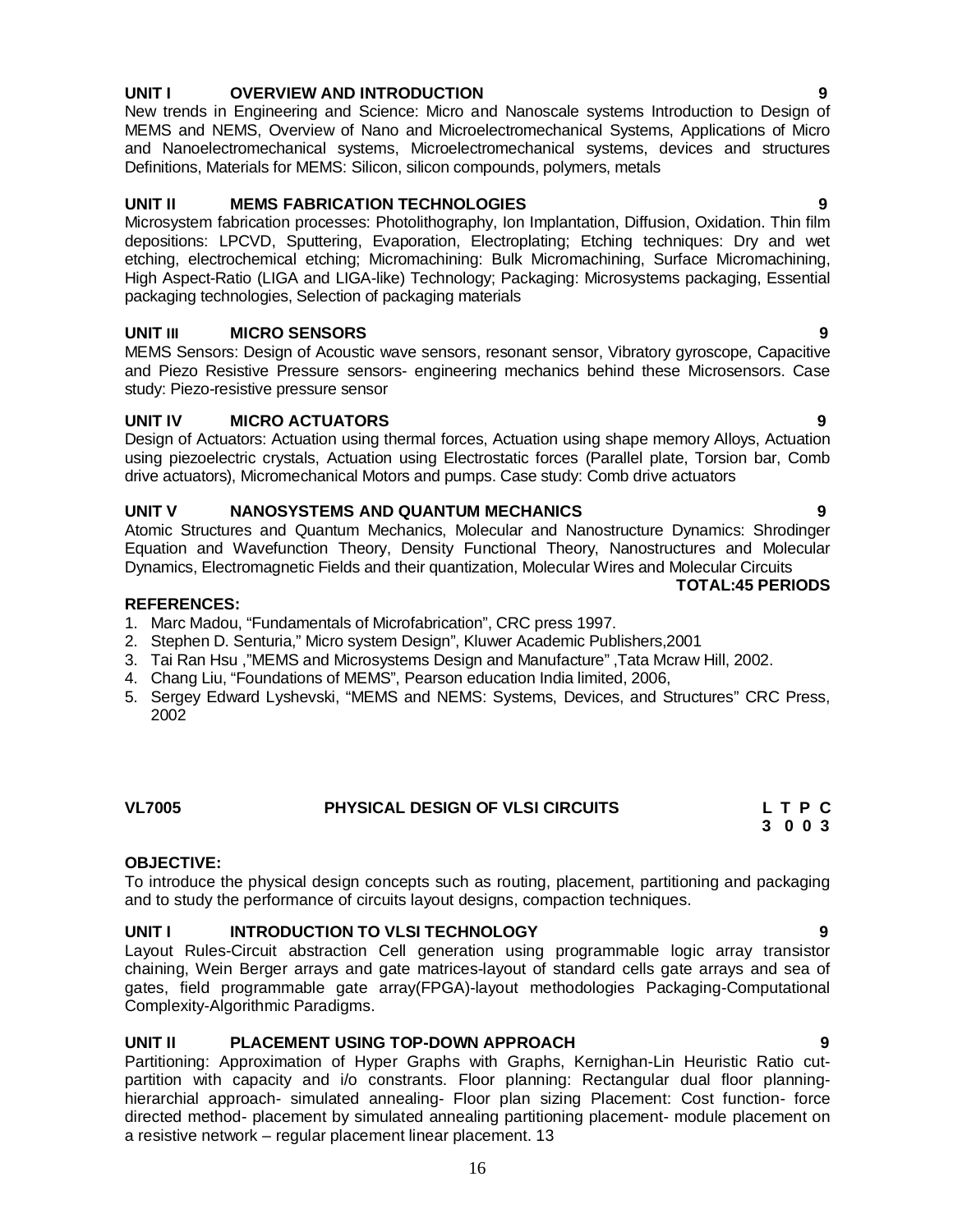### **UNIT III ROUTING USING TOP DOWN APPROACH 9**

Fundamentals: Maze Running- line searching- Steiner trees Global Routing: Sequential Approaches - hierarchial approaches - multi commodity flow based techniques - Randomised Routing- One Step approach - Integer Linear Programming Detailed Routing: Channel Routing - Switch box routing. Routing in FPGA: Array based FPGA- Row based FPGAs

#### **UNIT IV PERFORMANCE ISSUES IN CIRCUIT LAYOUT 9**

Delay Models: Gate Delay Models- Models for interconnected Delay- Delay in RC trees. Timing – Driven Placement: Zero Stack Algorithm- Weight based placement- Linear Programming Approach Timing riving Routing: Delay Minimization- Click Skew Problem- Buffered Clock Trees. Minimization: constrained via Minimization unconstrained via Minimization- Other issues in minimization

# **UNIT V SINGLE LAYER ROUTING, CELL GENERATION AND COMPACTION 9**

Planar subset problem(PSP)- Single Layer Global Routing- Single Layer detailed Routing- Wire length and bend minimization technique – Over The Cell (OTC) Routing Multiple chip modules(MCM)- programmable Logic Arrays- Transistor chaining- Wein Burger Arrays- Gate matrix layout- 1D compaction- 2D compaction.

#### **REFERENCES:**

- 1. Sarafzadeh, C.K. Wong, "An Introduction to VLSI Physical Design", McGraw Hill International Edition 1995
- 2. Preas M. Lorenzatti, " Physical Design and Automation of VLSI systems", The Benjamin Cummins Publishers, 1998.

#### **VL7006 ANALOG VLSI DESIGN L T P C**

#### **OBJECTIVE:**

To study the concepts of CMOS and BICMOS analog circuits. To understand the concepts of A/Dconvertors and analog integrated sensors. To understand the testing concepts in analog VLSI circuits and its statistical modelling.

#### **UNIT I BASIC CMOS CIRCUIT TECHNIQUES, CONTINUOUS TIME AND LOW-VOLTAGE SIGNAL PROCESSING**

Mixed-Signal VLSI Chips - Basic CMOS Circuits – Basic Gain Stage - Gain Boosting Techniques – Super MOS Transistor-Primitive Analog Cells-Linear Voltage-Current Converters -MOS Multipliers and Resistors-CMOS, Bipolar and Low-Voltage Bi CMOS Op- Amp Design-Instrumentation Amplifier Design-Low Voltage Filters.

#### **UNIT II BASIC BICMOS CIRCUIT TECHNIQUES, CURRENT -MODE SIGNAL PROCESSING AND NEURAL INFORMATION PROCESSING**

Continuous-Time Signal Processing-Sampled-Data Signal Processing-Switched-Current Data Converters-Practical Considerations in SI Circuits Biologically-Inspired Neural Networks - Floating - Gate, Low-Power Neural Networks-CMOS Technology and Models-Design Methodology-Networks-Contrast Sensitive Silicon Retina.

#### **UNIT III SAMPLED-DATA ANALOG FILTERS, OVER SAMPLED A/D CONVERTERS AND ANALOG INTEGRATED SENSORS**

First-order and Second SC Circuits-Bilinear Transformation - Cascade Design-Switched-Capacitor Ladder Filter-Synthesis of Switched-Current Filter- Nyquist rate A/D Converters-Modulators for Over sampled A/D Conversion-First and Second Order and Multibit Sigma-Delta Modulators-Interpolative Modulators –Cascaded Architecture-Decimation Filtersmechanical, Thermal, Humidity and Magnetic Sensors-Sensor Interfaces.

### **TOTAL: 45 PERIODS**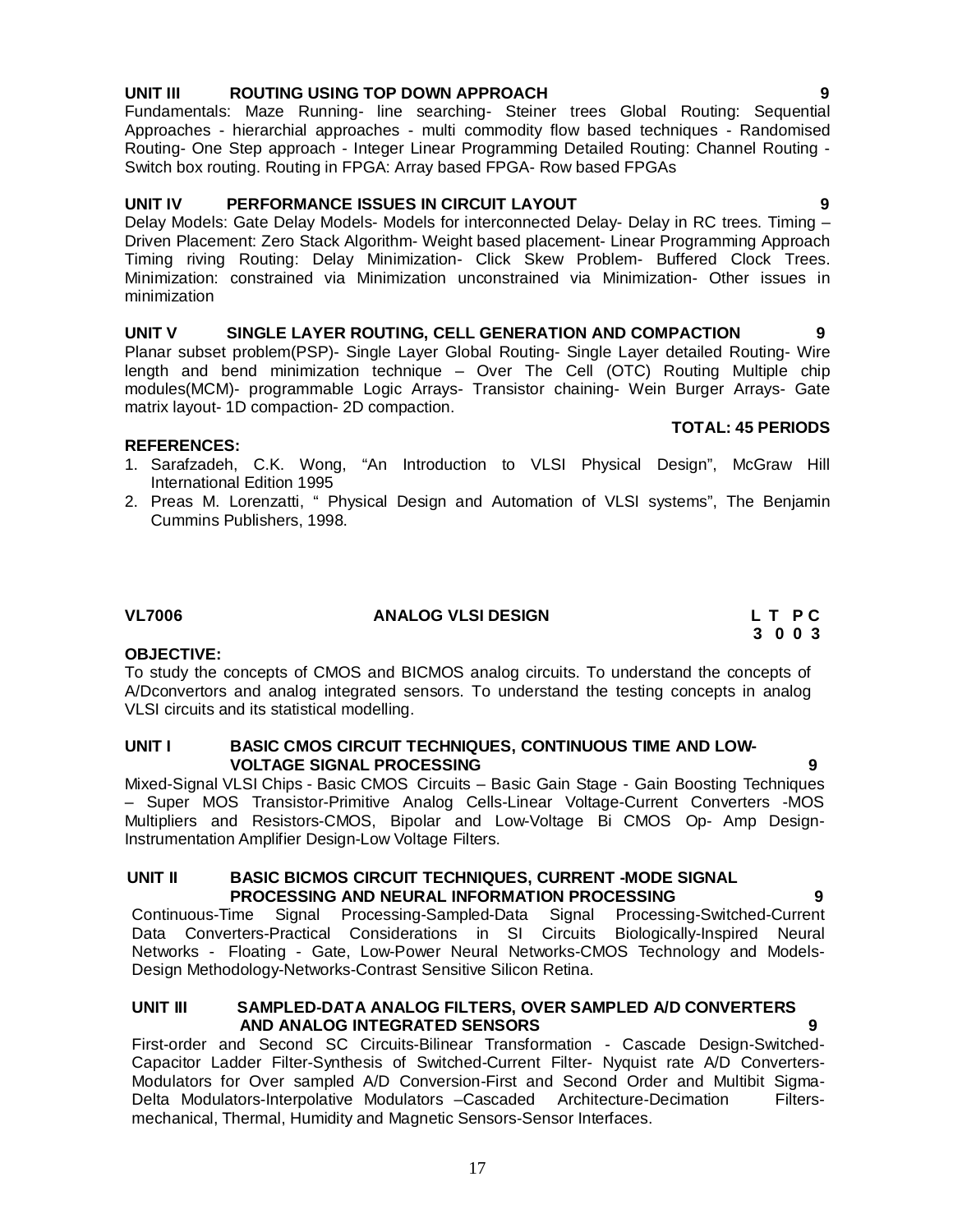#### **UNIT IV DESIGN FOR TESTABILITY AND ANALOG VLSI INTERCONNECTS** 9

Fault modelling and Simulation - Testability-Analysis Technique-Ad Hoc Methods and General Guidelines-Scan Techniques-Boundary Scan-Built-in Self Test-Analog Test Buses-Design for Electron -Beam Testablity-Physics of Interconnects in VLSI-Scaling of Interconnects-A Model for Estimating Wiring Density-A Configurable Architecture for Prototyping Analog Circuits.

#### **UNIT V STATISTICAL MODELING AND SIMULATION, ANALOG COMPUTER- AIDED DESIGN AND ANALOG AND MIXED ANALOG-DIGITAL LAYOUT**

Review of Statistical Concepts - Statistical Device Modeling- Statistical Circuit Simulation-Automation Analog Circuit Design-automatic Analog Layout-CMOS Transistor Layout-Resistor Layout-Capacitor Layout-Analog Cell Layout-Mixed Analog -Digital Layout.

### **REFERENCES:**

- 1. Mohammed Ismail, Terri Fief, "Analog VLSI signal and Information Processing ", McGraw- Hill International Editons, 1994.
- 2. Malcom R.Haskard, Lan C.May, "Analog VLSI Design NMOS and CMOS", Prentice Hall, 1998.
- 3. Randall L Geiger, Phillip E. Allen, " Noel K.Strader, VLSI Design Techniques for Analog and Digital Circuits ", Mc Graw Hill International Company, 1990.
- 4. Jose E.France, Yannis Tsividis, "Design of Analog-Digital VLSI Circuits for Telecommunication and signal Processing ", Prentice Hall, 1994

# **VL7007 PROCESS AND DEVICE SIMULATION L T P C**

#### **3 0 0 3 OBJECTIVE:**

To study and understand the CAD for VLSI technogies and for device simulation.

#### **UNIT I TECHNOLOGY-ORIENTED CAD 9**

Introduction – Process and Device CAD – Process Simulation Techniques – Interfaces in process and Device CAD – CMOS Technology - Introduction – Ion Implantation – Oxidation – Impurity Diffusion.

#### **UNIT II DEVICE CAD 9**

Introduction-Semiconductor Device Analysis – Field-Effect Structures – Bipolar Junction Structures - Introduction – Carrier Densities: Equilibrium case – Non-Equilibrium – Carrier Transport and Conversation – The *pn* Junction – Equilibrium Conditions – The *pn* Junction – Non-equilibrium

#### **UNIT III MOS STRUCTURES 9**

Introduction – The MOS capacitor – Basic MOSFET I-V Characteristics – Threshold Voltage in Nonuniform Substrate – MOS Device Design by Simulation.

#### **UNIT IV SENATAURUS TCAD 9**

Senataurus TCAD: process simulator – sentaurus process, device simulator –sentaurus devicebasic device simulation, advanced concepts – drift-diffusion,hydrodynamic model, stress models.

#### **UNIT V SCRIPTING & SIMULATION 9**

Sentaurus TCAD: sentaurus structure editor, meshing concepts, sentaurus work bench, Inspect, Tecplot, Tcl scripting, scheme scripting, Monte-carlo simulation, electro-magnetic simulation.

#### **TOTAL : 45 PERIODS**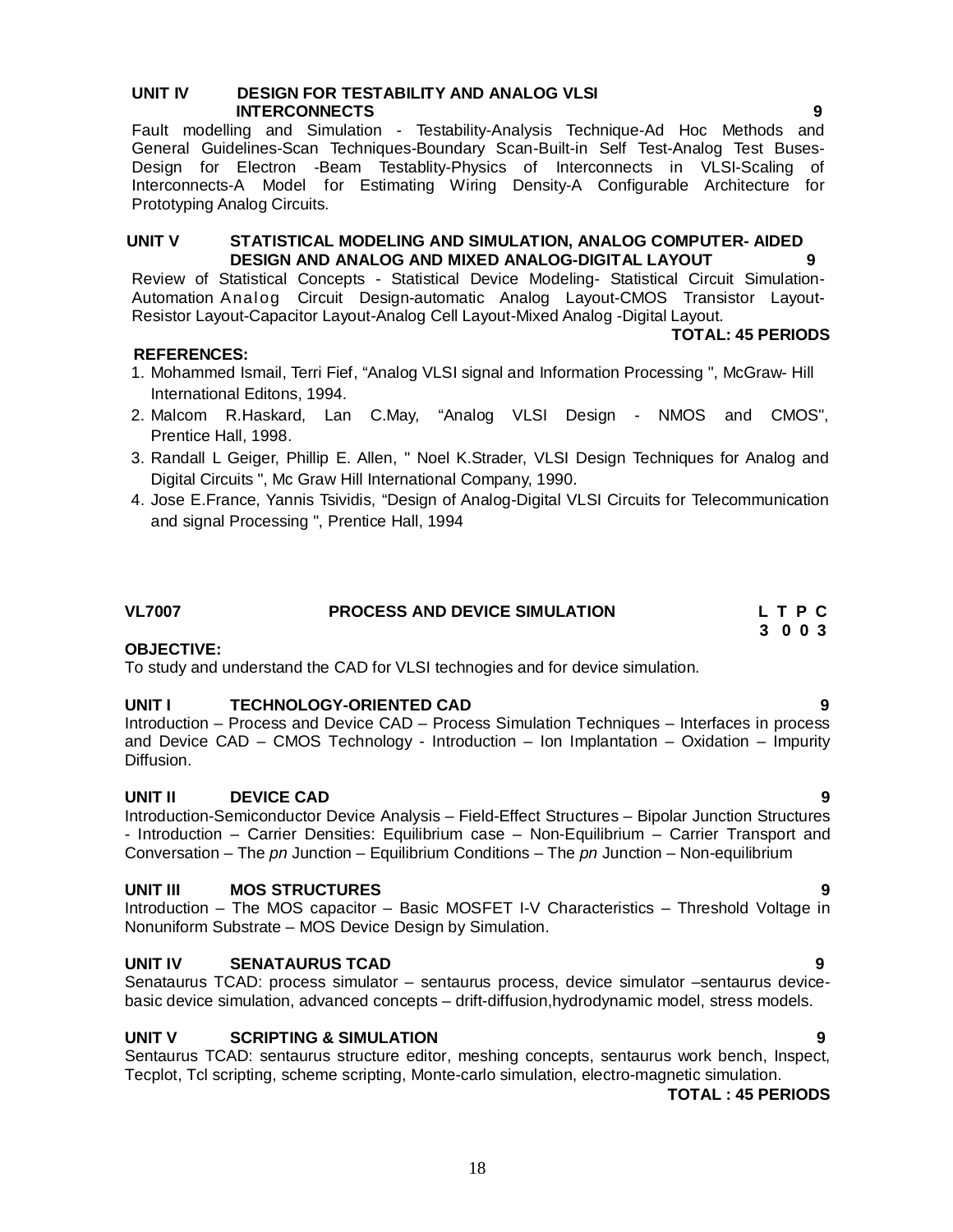#### **TEXT BOOKS:**

- 1. Synopsys Sentaurus TCAD Manual, version 2008.09
- 2. Robert W.Dutton, Zhiping Yu, " Technology CAD Computer Simulation of Processes and Devices", Kluwer Academic Publishers, 1993.
- 3. M S Lundstorm, Fundamentals of Carrier Transport, 2nd Ed., Cambrid University Press, Cambridge UK, 2000

### VL7008 DESIGN OF SEMICONDUCTOR MEMORIES L T P C

# **3 0 0 3**

### **OBJECTIVES:**

- 1. To study the architectures for SRAM and DRAM
- 2. To know about various non-volatile memories.
- 3. To study the fault modelling and testing of memories for fault detection.
- 4. To lean the radiation hardening process and issues for memory.

### **UNIT I RANDOM ACCESS MEMORY TECHNOLOGIES 9**

Static Random Access Memories (SRAMs): SRAM Cell Structures-MOS SRAM Architecture-MOS SRAM Cell and Peripheral Circuit Operation-Bipolar SRAM Technologies-Silicon On Insulator (SOI) Technology-Advanced SRAM Architectures and Technologies-Application Specific SRAMs. Dynamic Random Access Memories (DRAMs): DRAM Technology Development-CMOS DRAMs-DRAMs Cell Theory and Advanced Cell Strucutures-BiCMOS, DRAMs-Soft Error Failures in DRAMs-Advanced DRAM Designs and Architecture-Application, Specific DRAMs.

### **UNIT II NON VOLATILE MEMORIES 9**

Masked Read-Only Memories (ROMs)-High Density ROMs-Programmable Read-Only Memories (PROMs)-BipolarPROMs-CMOS PROMs-Erasable (UV) - Programmable Road-Only Memories (EPROMs)-Floating-Gate EPROM Cell-One-Time Programmable (OTP) EPROMs-Electrically Erasable PROMs (EEPROMs)-EEPROM Technology And Arcitecture-Nonvolatile SRAM-Flash Memories (EPROMs or EEPROM)-Advanced Flash Memory Architecture.

#### **UNIT III MEMORY FAULT MODELING, TESTING, AND MEMORY DESIGN FOR TESTABILITY AND FAULT TOLERANCE 9**

RAM Fault Modeling, Electrical Testing, Pseudo Random Testing-Megabit DRAM Testing-Nonvolatile Memory Modeling and Testing-IDDQ Fault Modeling and Testing Application Specific Memory Testing. General Design for Testability Techniques – Ad Hoc Design Techniques, Structured Design Techniques – RAM Built-In Self – Test (BIST).

#### **UNIT IV RELIABILITY AND RADIATION EFFECTS 9**

General Reliability Issues-RAM Failure Modes and Mechanism-Nonvolatile Memory Reliability-Reliability Modeling and Failure Rate Prediction-Design for Reliability Reliability Test Structures-Reliability creening and Qualification. Radiation Effects-Single Event Phenomenon (SEP)- Radiation Hardening Techniques Radiation Hardening Process and Design Issues-Radiation Hardened Memory Characteristics-Radiation Hardness Assurance and Testing - Radiation Dosimetry-Water Level Radiation Testing and Test Structures.

### **UNIT V PACKAGING TECHNOLOGIES 9**

Random Access Memories (MRAMs)-Experimental Memory Devices. Memory Hybrids and MCMs (2D)-Memory Stacks and MCMs (3D)-Memory MCM Testing and Reliability Issues-Memory Cards-High Density Memory Packaging Future Directions.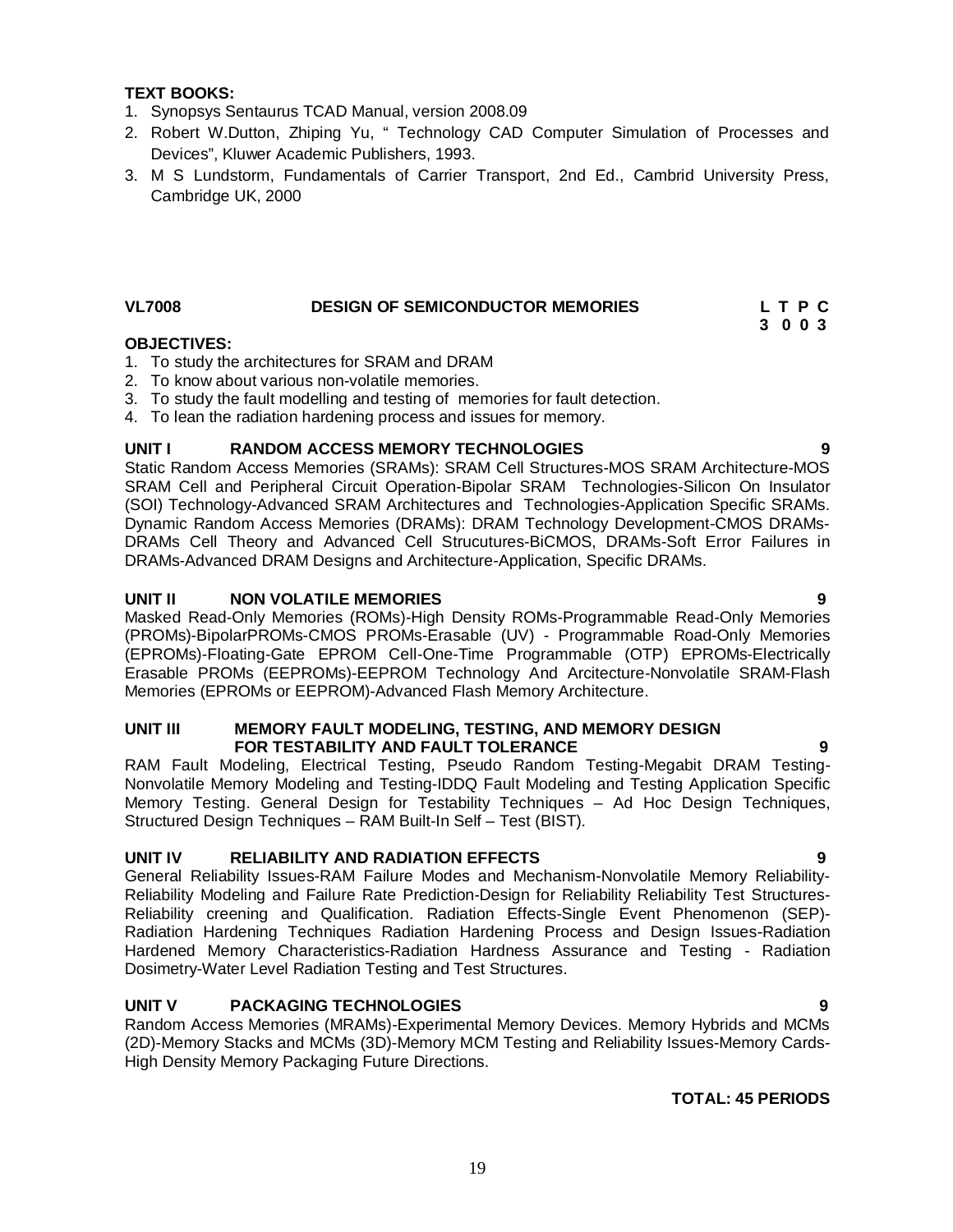### **REFERENCES:**

- 1. Ashok K.Sharma, " Semiconductor Memories Technology, Testing and Reliability ",Prentice-Hall of India Private Limited, New Delhi, 1997.
- 2. Tegze P.Haraszti, "CMOS Memory Circuits", Kluwer Academic publishers, 2001.
- 3. Betty Prince, " Emerging Memories: Technologies and Trends", Kluwer Academic publishers, 2002.

### **AP7071 HARDWARE SOFTWARE CO-DESIGN L T P C**

#### **3 0 0 3 OBJECTIVES:**

- To study and compare the co-design approaches for single processor and multiprocessor architectures.
- To know the various techniques of prototyping and emulation.
- To study the languages for system level specification and design

#### **UNIT I SYSTEM SPECIFICATION AND MODELLING 9**

Embedded Systems, Hardware/Software Co-Design, Co - Design for System Specification and Modelling, Co - Design for Heterogeneous Implementation - Processor Synthesis, Single – Processor Architectures with one ASIC, Single-Processor Architectures with many ASICs, Multi-Processor Architectures, Comparison of Co- Design Approaches, Models of Computation , Requirements for Embedded System Specification .

#### **UNIT II HARDWARE/SOFTWARE PARTITIONING 9**

The Hardware/Software Partitioning Problem, Hardware-Software Cost Estimation, Generation of the Partitioning Graph , Formulation of the HW/SW Partitioning Problem , Optimization , HW/SW Partitioning based on Heuristic Scheduling, HW/SW Partitioning based on Genetic Algorithms .

#### **UNIT III HARDWARE/SOFTWARE CO-SYNTHESIS 9**

The Co - Synthesis Problem, State - Transition Graph, Refinement and Controller Generation, Distributed System Co-Synthesis

#### **UNIT IV PROTOTYPING AND EMULATION 9**

Introduction, Prototyping and Emulation Techniques , Prototyping and Emulation Environments ,Future Developments in Emulation and Prototyping, Target Architecture-Architecture Specialization Techniques ,System Communication Infrastructure, Target Architectures and Application System Classes, Architectures for Control-Dominated Systems, Architectures for Data-Dominated Systems ,Mixed Systems and Less Specialized Systems

#### **UNIT V DESIGN SPECIFICATION AND VERIFICATION 9**

Concurrency, Coordinating Concurrent Computations, Interfacing Components, Verification, Languages for System-Level Specification and Design System - Level Specification ,Design Representation for System Level Synthesis, System Level Specification Languages, Heterogeneous Specification and Multi-Language Co- simulation

#### **REFERENCES:**

- 1. Ralf Niemann, "Hardware/Software Co-Design for Data Flow Dominated Embedded Systems", Kluwer Academic Pub, 1998.
- 2. Jorgen Staunstrup, Wayne Wolf ,"Hardware/Software Co-Design: Principles and Practice" , Kluwer Academic Pub, 1997.
- 3. Giovanni De Micheli, Rolf Ernst Morgon," Reading in Hardware/Software Co-Design" Kaufmann Publishers, 2001.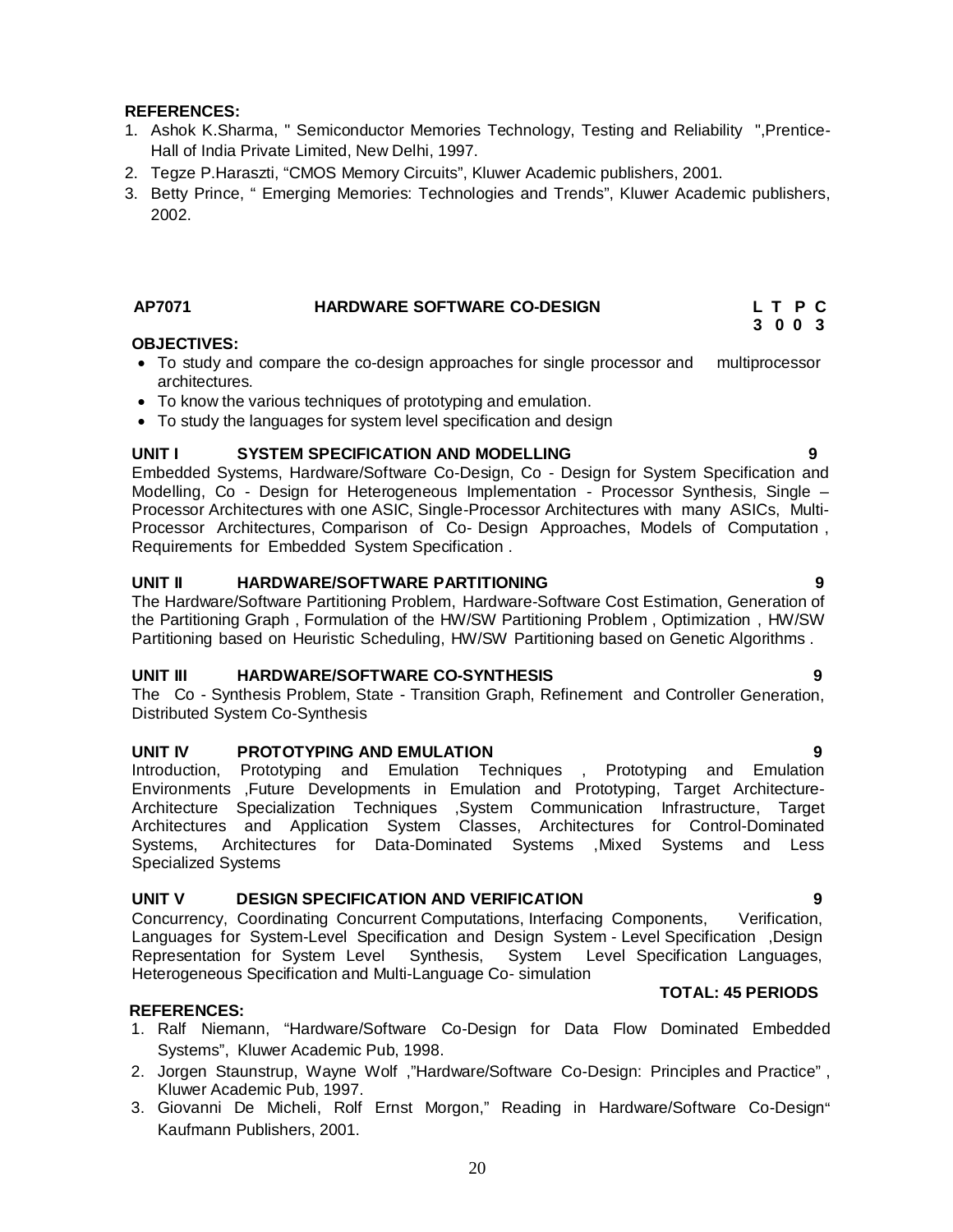#### **UNIT I INTRODUCTION TO EMBEDDED COMPUTING 9**

Complex systems and microprocessors – Design example: Model train controller – Embedded system design process – Formalism for system design – Instruction sets Preliminaries – ARM Processor – CPU: Programming input and output – Supervisor mode, exception and traps – Coprocessor – Memory system mechanism – CPU performance – CPU power consumption.

#### **UNIT II COMPUTING PLATFORM AND DESIGN ANALYSIS 9**

CPU buses – Memory devices – I/O devices – Component interfacing – Design with microprocessors – Development and Debugging – Program design – Model of programs – Assembly and Linking – Basic compilation techniques – Analysis and optimization of execution time, power, energy, program size – Program validation and testing.

#### **UNIT III PROCESS AND OPERATING SYSTEMS 9**

Multiple tasks and multi processes – Processes – Context Switching – Operating Systems – Scheduling policies - Multiprocessor – Inter Process Communication mechanisms – Evaluating operating system performance – Power optimization strategies for processes.

#### **UNIT IV HARDWARE ACCELERATES & NETWORKS 9**

Accelerators – Accelerated system design – Distributed Embedded Architecture – Networks for Embedded Systems – Network based design – Internet enabled systems.

#### **UNIT V CASE STUDY 9**

Hardware and software co-design - Data Compressor - Software Modem – Personal Digital Assistants – Set–Top–Box. – System-on-Silicon – FOSS Tools for embedded system development.

#### **REFERENCES:**

- 1. Wayne Wolf, "Computers as Components Principles of Embedded Computer System Design", Morgan Kaufmann Publisher, 2006.
- 2. David E-Simon, "An Embedded Software Primer", Pearson Education, 2007.
- 3. K.V.K.K.Prasad, "Embedded Real-Time Systems: Concepts, Design & Programming", dreamtech press, 2005.
- 4. Tim Wilmshurst, "An Introduction to the Design of Small Scale Embedded Systems", Pal grave Publisher, 2004.
- 5. Sriram V Iyer, Pankaj Gupta, "Embedded Real Time Systems Programming", Tata Mc-Graw Hill, 2004.
- 6. Tammy Noergaard, "Embedded Systems Architecture", Elsevier, 2006.

#### **OBJECTIVE:**

- To understand the necessary of scaling of MOS transistor.
- To introduce the concepts of nanoscale MOS transistor concepts and their performance characteristics.
- To study the various nano scaled MOS transistors.

#### **UNIT I INTRODUCTION TO NOVEL MOSFETS 9**

MOSFET scaling, short channel effects-channel engineering - source/drain engineering - high k dielectric - copper interconnects - strain engineering, SOI MOSFET, multigate transistors – single gate – double gate – triple gate – surround gate, quantum effects – volume inversion – mobility – threshold voltage – inter subband scattering, multigate technology – mobility – gate stack

**TOTAL: 45 PERIODS**

### **VL7009 NANO SCALE TRANSISTORS L T P C 3 0 0 3**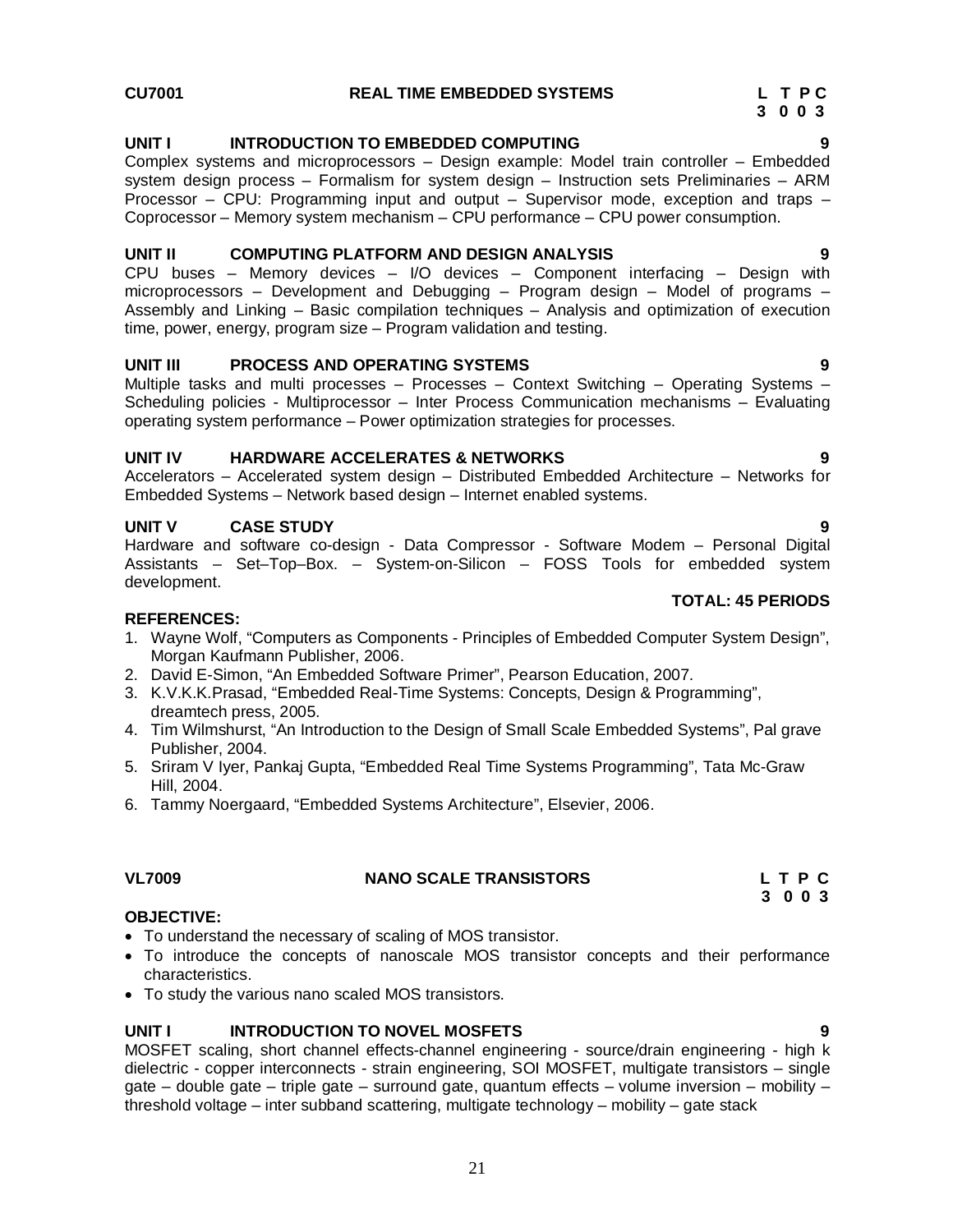### **UNIT II PHYSICS OF MULTIGATE MOS SYSTEM 9**

MOS Electrostatics – 1D – 2D MOS Electrostatics, MOSFET Current-Voltage Characteristics – CMOS Technology – Ultimate limits, double gate MOS system – gate voltage effect – semiconductor thickness effect – asymmetry effect – oxide thickness effect – electron tunnel current – two dimensional confinement, scattering – mobility

#### **UNIT III NANOWIRE FETS AND TRANSISTORS AT THE MOLECULAR SCALE** 9

Silicon nanowire MOSFETs – Evaluvation of I-V characteristics – The I-V characteristics for nondegenerate carrier statistics – The I-V characteristics for degenerate carrier statistics – Carbon nanotubes – Bandstructure of carbon nanotubes – Bandstructure of graphene – Physical structure of nanotubes – Bandstructure of nanotubes – Carbon nanotube FETs – Carbon nanotube MOSFETs – Schottky barrier carbon nanotube FETs – Electronic conduction in molecules – General model for ballistic nanotransistors – MOSFETs with 0D, 1D, and 2D channels – Molecular transistors – Single electron charging – Single electron transistors.

### **UNIT IV RADIATION EFFECTS 9**

Radiation effects in SOI MOSFETs, total ionizing dose effects – single gate SOI – multigate devices, single event effect, scaling effects.

### **UNIT V CIRCUIT DESIGN USING MULTIGATE DEVICES 9**

Digital circuits – impact of device performance on digital circuits – leakage performance trade off – multi VT devices and circuits – SRAM design, analog circuit design – transconductance – intrinsic gain – flicker noise – self heating –band gap voltage reference – operational amplifier – comparator designs, mixed signal – successive approximation DAC, RF circuits.

#### **TOTAL: 45 PERIODS**

### **TEXT BOOKS :**

- 1. J P Colinge, FINFETs and other multi-gate transistors, Springer Series on integrated circuits and systems, 2008
- 2. Mark Lundstrom Jing Guo, Nanoscale Transistors: Device Physics, Modeling and Simulation, Springer, 2006.

#### **REFERENCE:**

1. M S Lundstorm, Fundamentals of Carrier Transport**,** 2nd Ed., Cambridge University Press, Cambridge UK, 2000

### **OBJECTIVES :**

- 1. To design combinational and sequential logic networks.
- 2. To learn optimization of power in combinational and sequential logic machines.
- 3. To study the design principles of FPGA and PLA.
- 4. To learn various floor planning methods for system design.

#### **UNIT I LOGIC GATES**

Introduction. Combinational Logic Functions. Static Complementary Gates. Switch Logic. Alternative Gate Circuits. Low-Power Gates. Delay Through Resistive Interconnect. Delay Through Inductive Interconnect. Objectives

#### **UNIT II COMBINATIONAL LOGIC NETWORKS 9**

Introduction. Standard Cell-Based Layout. Simulation. Combinational Network Delay. Logic and interconnect Design. Power Optimization. Switch Logic Networks. Combinational Logic Testing.

**AP7016 SYSTEM ON CHIP DESIGN L T P C 3 0 0 3 3 0 0 3**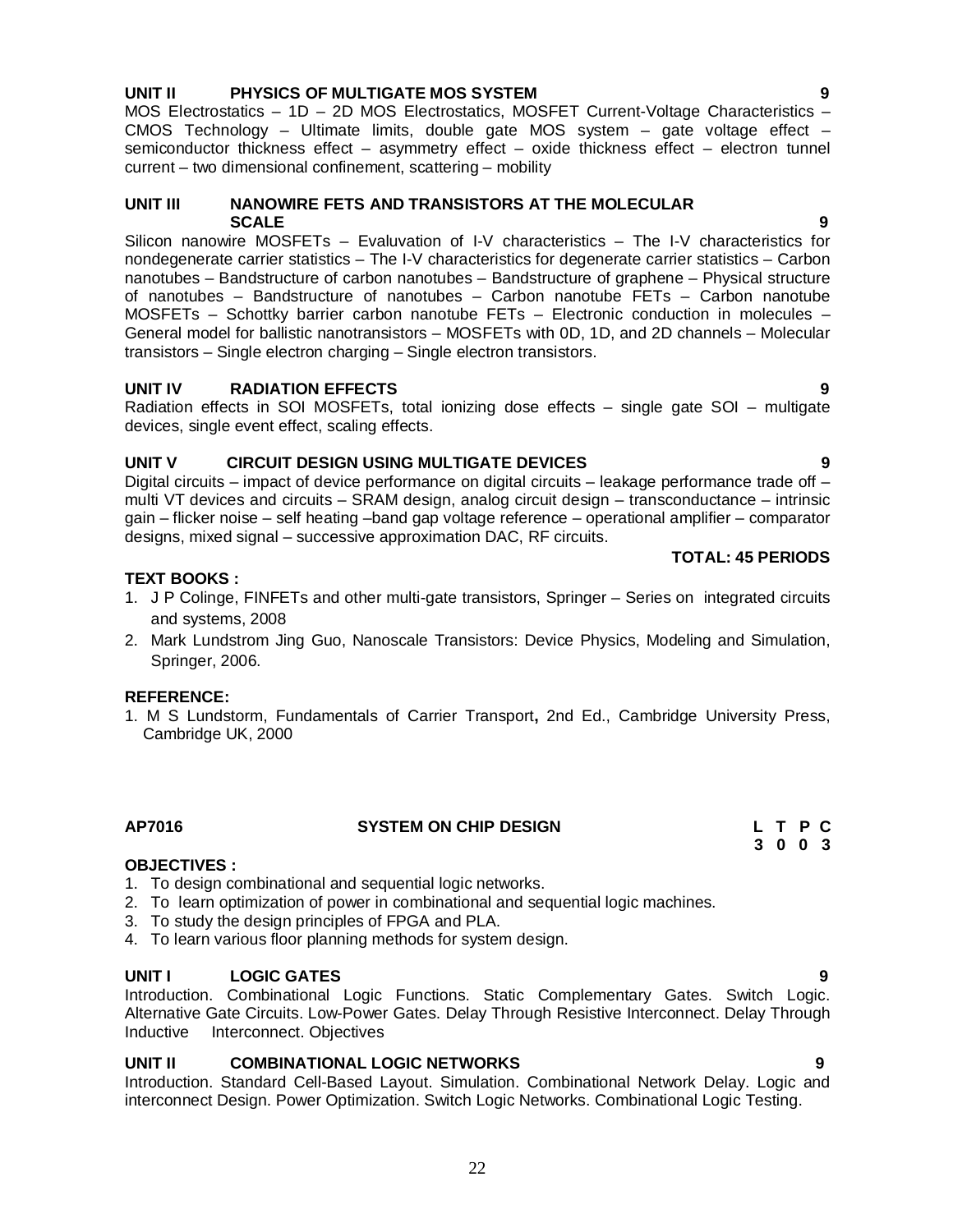### **UNIT III SEQUENTIAL MACHINES 9**

Introduction. Latches and Flip-Flops. Sequential Systems and Clocking Disciplines. Sequential System Design. Power Optimization. Design Validation. Sequential Testing.

#### **UNIT IV SUBSYSTEM DESIGN 9**

Introduction. Subsystem Design Principles. Combinational Shifters. Adders. ALUs. Multipliers. High-Density Memory. Field Programmable Gate Arrays. Programmable Logic Arrays. References. Problems.

#### **UNIT V FLOOR-PLANNING 9**

Introduction, Floor-planning Methods – Block Placement & Channel Definition, Global Routing, switchbox Routing, Power Distribution, Clock Distributions, Floor-planning Tips, Design Validation. Off-Chip Connections – Packages, The I/O Architecture, PAD Design.

#### **TOTAL : 45 PERIODS**

#### **REFERENCES**

1. Wayne Wolf, "Modern VLSI Design – System – on – Chip Design", Prentice Hall, 3rd Edition, 2008.

**CP7023 RECONFIGURABLE COMPUTING L T P C**

2. Wayne Wolf , "Modern VLSI Design – IP based Design", Prentice Hall, 4th Edition, 2008.

- **OBJECTIVES:**
- To understand the need for reconfigurable computing
- To expose the students to various device architectures
- To examine the various reconfigurable computing systems
- To understand the different types of compute models for programming reconfigurable architectures
- To expose the students to HDL programming and familiarize with the development environment
- To expose the students to the various placement and routing protocols
- To develop applications with FPGAs

#### **UNIT I DEVICE ARCHITECTURE 9**

General Purpose Computing Vs Reconfigurable Computing – Simple Programmable Logic Devices – Complex Programmable Logic Devices – FPGAs – Device Architecture - Case Studies.

#### **UNIT II RECONFIGURABLE COMPUTING ARCHITECTURES AND SYSTEMS 9**

Reconfigurable Processing Fabric Architectures – RPF Integration into Traditional Computing Systems – Reconfigurable Computing Systems – Case Studies – Reconfiguration Management.

#### **UNIT III PROGRAMMING RECONFIGURABLE SYSTEMS 9**

Compute Models - Programming FPGA Applications in HDL – Compiling C for Spatial Computing – Operating System Support for Reconfigurable Computing.

#### **UNIT IV MAPPING DESIGNS TO RECONFIGURABLE PLATFORMS 9**

The Design Flow - Technology Mapping – FPGA Placement and Routing – Configuration Bitstream Generation – Case Studies with Appropriate Tools.

#### **UNIT V APPLICATION DEVELOPMENT WITH FPGAS 9**

Case Studies of FPGA Applications – System on a Programmable Chip (SoPC) Designs.

#### **TOTAL: 45 PERIODS**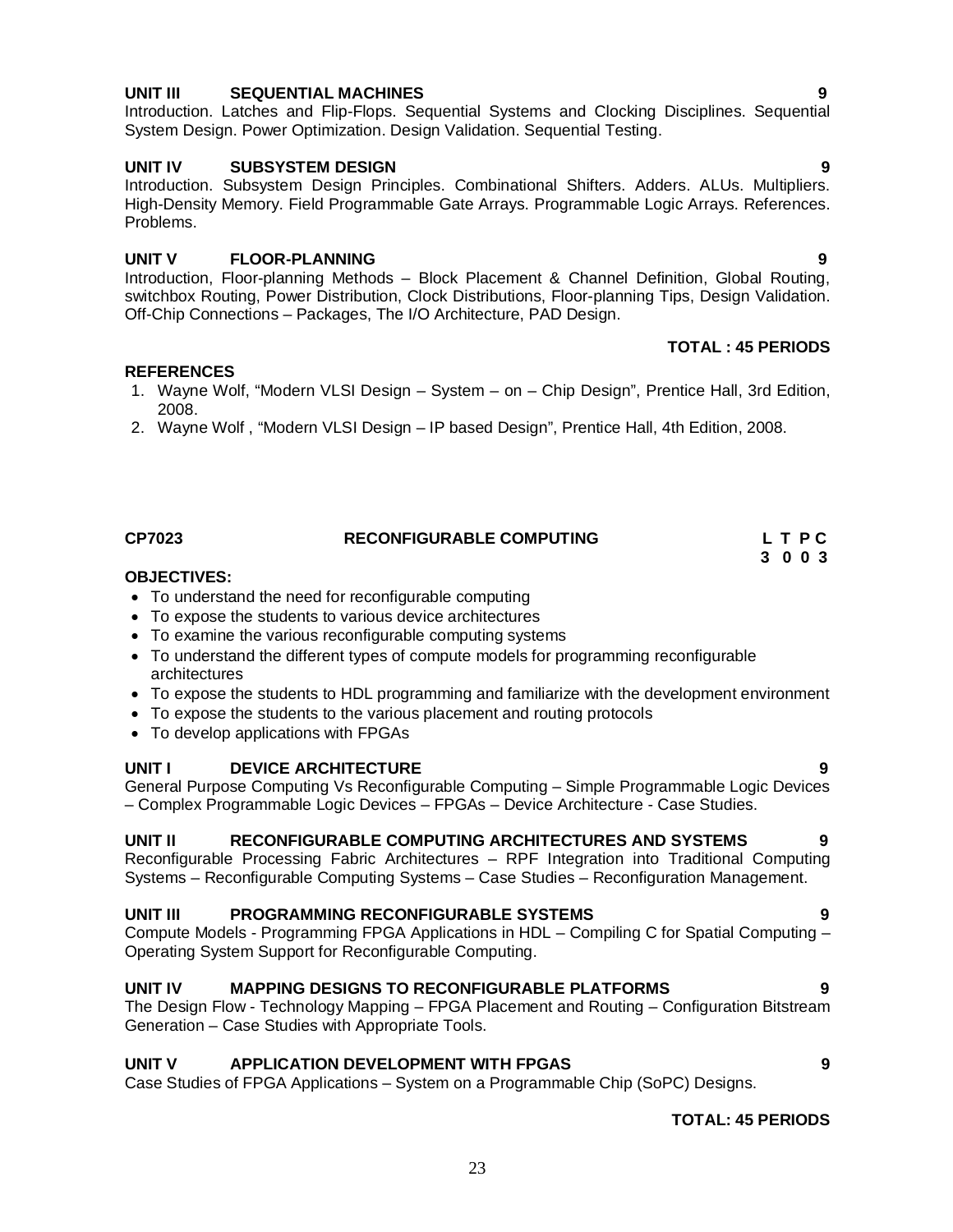#### **OUTCOMES:**

Upon completion of the course, the students will be able to

- Identify the need for reconfigurable architectures
- Discuss the architecture of FPGAs
- Point out the salient features of different reconfigurable architectures
- Build basic modules using any HDL
- Develop applications using any HDL and appropriate tools
- Design and build an SoPC for a particular application

#### **REFERENCES:**

- 1. Maya B. Gokhale and Paul S. Graham, "Reconfigurable Computing: Accelerating Computation with Field-Programmable Gate Arrays", Springer, 2005.
- 2. Scott Hauck and Andre Dehon (Eds.), "Reconfigurable Computing The Theory and Practice of FPGA-Based Computation", Elsevier / Morgan Kaufmann, 2008.
- 3. Christophe Bobda, "Introduction to Reconfigurable Computing Architectures, Algorithms and Applications", Springer, 2010.

| VL7010 | <b>SUBMICRON VLSI DESIGN</b> |  | LTPC |  |
|--------|------------------------------|--|------|--|
|        |                              |  |      |  |

 **3 0 0 3**

#### **OBJECTIVES:**

- To introduce the concepts of Silicon realization of ASIC and cmos devices at deep submicron level.
- To study and apply the deep submicron concepts to cmos low power devices.
- To study and discuss about RF CMOS transistor sizing and its limitations.

#### **UNIT I SILICON REALIZATION OF ASIC 9**

Introduction-Handcrafted layout implementation-bit-slice layout implementation-Cell based layout implementation- gate array layout implementation-Hierchial design approach- The choice of layout implementation form

#### **UNIT II LOW POWER DESIGN 9**

Sources of CMOS power consumption-technology options for low power-reduction of P-leak by technological measures Reduction of P-dyn by technology measures-reduction of P-dyn by reduced voltage process-design option for low power-computing power vs chip power-a scaling perspectives.

#### **UNIT III DESIGN FOR RELIABILITY 9**

Introduction-latch up in CMOS circuits-Electrostatics discharge-and its protection-Electro migration-Hot carrier degradation design for signal integrity-clock distribution and critical timing issues-clock generation and synchronization in different domain on a chip-the influence of interconnectiondesign organization

#### **UNIT IV DEEP SUB MICRON 9**

RF CMOS Transistor downsizing limitations-. RF basic blocks layout implementation Submicron technology and layout dependent effects-input output interfacing, the bonding pad, the pad ring, electrostatic discharge prevention,

#### **UNIT V CMOS DEVICES 9**

Clamp CMOS devices, zener diode-input structure-output structure-pull up-pull down-i/o pad, power clamp-core/pad limitation I/O Pad description using Ibis-Connecting to the package-Signal propagation between integrated circuits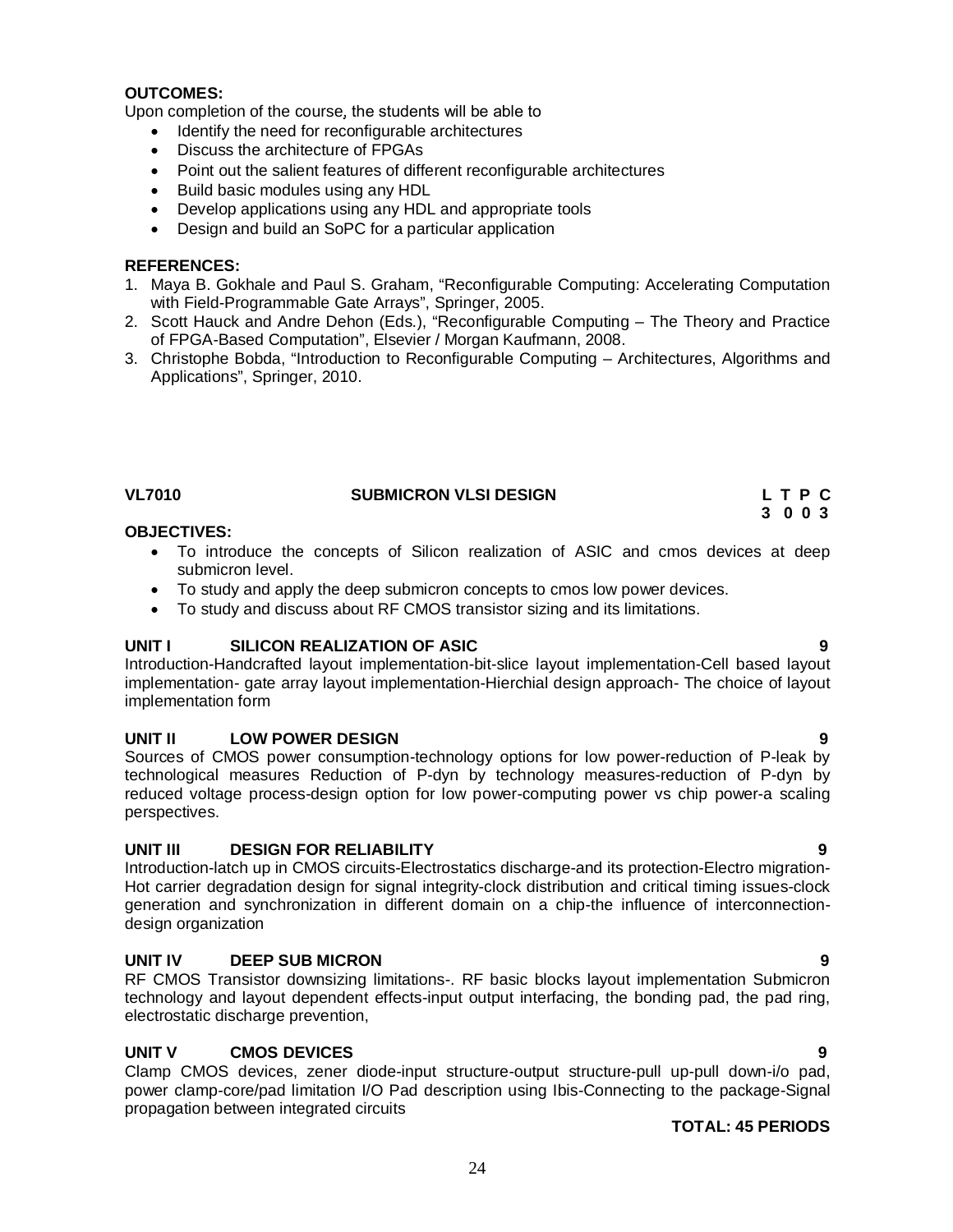#### **REFERENCES:**

- 1. Deep-Submicron Cmos Ics: From Basics to Asics By Harry J. M. Veendrick
- 2. Low Power Design in Deep Submicron Electronics by W. Nebel, Jean P. Mermet
- 3. Low-Power Deep Sub**-**Micron CMOS Logic: Sub-threshold Current Reduction by P.R. Van Der Meer, Arie van Staveren, Arthur H. M. van Roermund

# **AP7301 ELECTROMAGNETIC INTERFERENCE AND COMPATIBILITY L T P C**

#### **3 0 0 3 OBJECTIVES:**

- To understand the basics of EMI
- To study EMI Sources
- To understand EMI problems
- To understand Solution methods in PCB
- To understand Measurement technique for emission
- To understand Measurement technique for immunity

#### **UNIT I EMI/EMC CONCEPTS 9**

EMI-EMC definitions and Units of parameters; Sources and victim of EMI; Conducted and Radiated EMI Emission and Susceptibility; Transient EMI, ESD; Radiation Hazards.

#### **UNIT II EMI COUPLING PRINCIPLES 9**

Conducted, radiated and transient coupling; Common ground impedance coupling ; Common mode and ground loop coupling ; Differential mode coupling; Near field cable to cable coupling, cross talk ; Field to cable coupling ; Power mains and Power supply coupling.

#### **UNIT III EMI CONTROL TECHNIQUES 9**

Shielding- Shielding Material-Shielding integrity at discontinuties, Filtering- Characteristics of Filters-Impedance and Lumped element filters-Telephone line filter, Power line filter design, Filter installation and Evaluation, Grounding- Measurement of Ground resistance-system grounding for EMI/EMC-Cable shielded grounding, Bonding, Isolation transformer, Transient suppressors, Cable routing, Signal control. EMI gaskets

#### **UNIT IV EMC DESIGN OF PCBS 9**

EMI Suppression Cables-Absorptive, ribbon cables-Devices-Transient protection hybrid circuits ,Component selection and mounting; PCB trace impedance; Routing; Cross talk control-Electromagnetic Pulse-Noise from relays and switches, Power distribution decoupling; Zoning; Grounding; VIAs connection; Terminations.

#### **UNIT V EMI MEASUREMENTS AND STANDARDS 9**

Open area test site; TEM cell; EMI test shielded chamber and shielded ferrite lined anechoic chamber; Tx /Rx Antennas, Sensors, Injectors / Couplers, and coupling factors; EMI Rx and spectrum analyzer; Civilian standards-CISPR, FCC, IEC, EN; Military standards-MIL461E/462. Frequency assignment - spectrum conversation. British VDE standards, Euro norms standards in japan - comparisons. EN Emission and Susceptibility standards and Specifications.

#### **TOTAL: 45PERIODS**

#### **OUTCOMES**

Upon Completion of the course, the students will be able to

- To design a EMI free system
- To reduce system level crosstalk
- To design high speed Printed Circuit board with minimum interference
- To make our world free from unwanted electromagnetic environment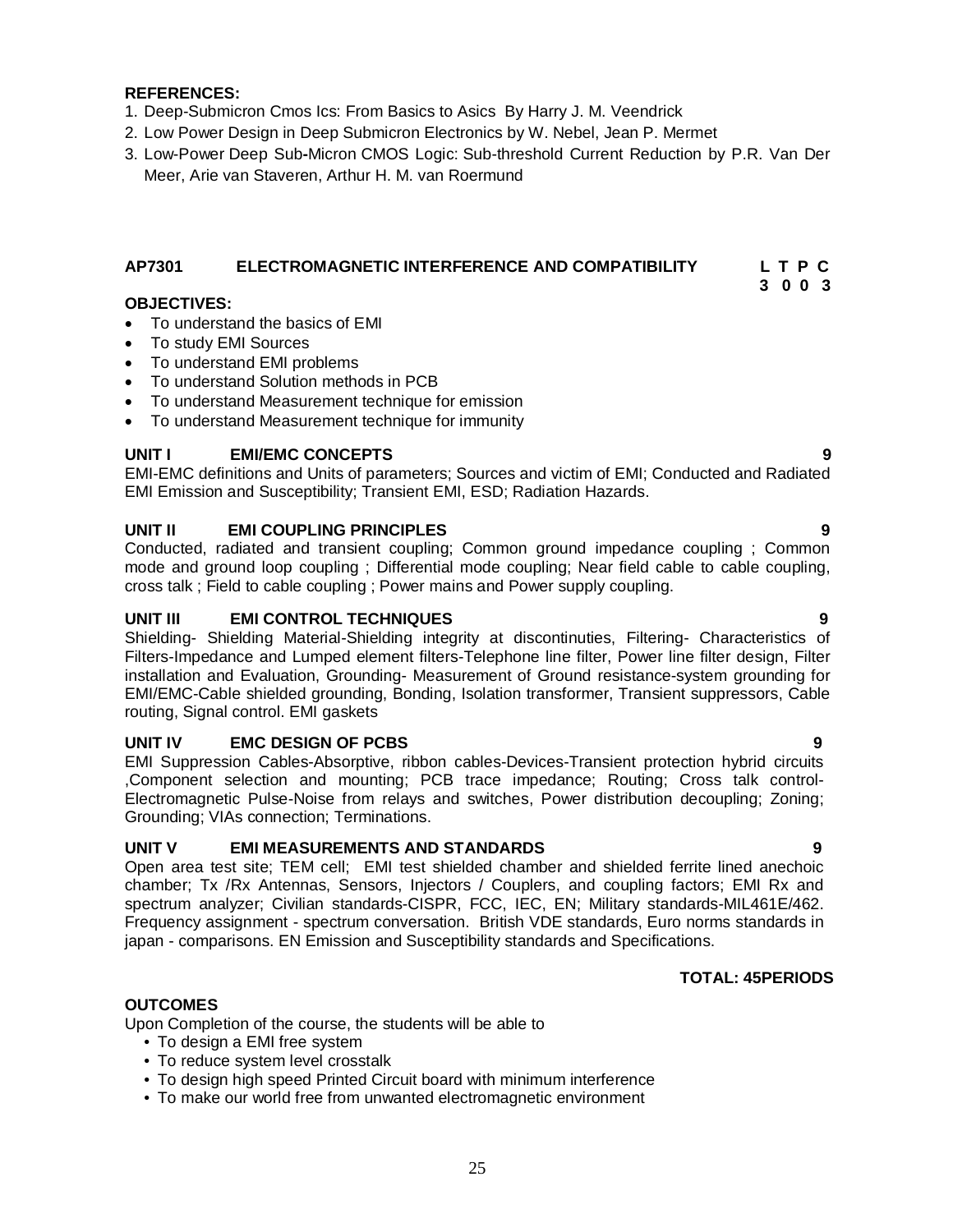#### **REFERENCES:**

- 1. V.P.Kodali, "Engineering EMC Principles, Measurements and Technologies", IEEE Press, New York, 1996.
- 2. Clayton R.Paul," Introduction to Electromagnetic Compatibility", John Wiley Publications, 2008
- 3. Henry W.Ott., "Noise Reduction Techniques in Electronic Systems", A Wiley Inter Science
- 4. Publications, John Wiley and Sons, Newyork, 1988.
- 5. Bemhard Keiser, "Principles of Electromagnetic Compatibility", 3<sup>rd</sup> Ed, Artech house, Don R.J. White Consultant Incorporate, "Handbook of EMI/EMC" , Vol I-V, 1988.

#### **VL7011 SIGNAL INTEGRITY FOR HIGH SPEED DEVICES L T P C 3 0 0 3**

# **OBJECTIVES:**

- 1. To learn the fundamental and importance of signal integrity.
- 2. To analyze and minimize cross talk in unbounded conductive media.
- 3. To study about the different types of Di-Electric materials.
- 4. To learn about differential cross talk and CMOS based transmission line model

#### **UNIT I FUNDAMENTALS 9**

The importance of signal integrity-new realm of bus design-Electromagnetic fundamentals for signal integrity-maxwell equations common vector operators-wave propagations-Electrostaticsmagneto statics-Power flow and the poynting vector-Reflections of electromagnetic waves

#### **UNIT II CROSS TALK 9**

Introduction -mutual inductance and capacitance-coupled wave equation-coupled line analysismodal analysis-cross talk minimization signal propagation in unbounded conductive media-classic conductor model for transmission model

#### **UNIT III DI-ELECTRIC MATERIALS 9**

Polarization of Dielectric-Classification of Di electric material-frequency dependent di electric material- Classification of Di electric material fiber-Weave effect-Environmental variation in di electric behaviour Transmission line parameters for loosy dielectric and realistics conductors

#### **UNIT IV DIFFERENTIAL SIGNALING 9**

Removal of common mode noise-Differential Cross talk-Virtual reference plane-propagation of model voltages common terminology-drawbacks of Differential signaling

#### **UNIT V PHYSICAL TRANSMISSION LINE MODEL 9**

Introduction- non ideal return paths-Vias-IO design consideration-Push-pull transmitter-CMOS receivers-ESSD protection circuits-On chip Termination

#### **REFERENCES:**

- 1. Advanced Signal Integrity for High-Speed Digital Designs By Stephen H. Hall, Howard L. Heck
- 2. Signal and power integrity in digital systems: TTL, CMOS, and BiCMOS by James Edgar Buchanan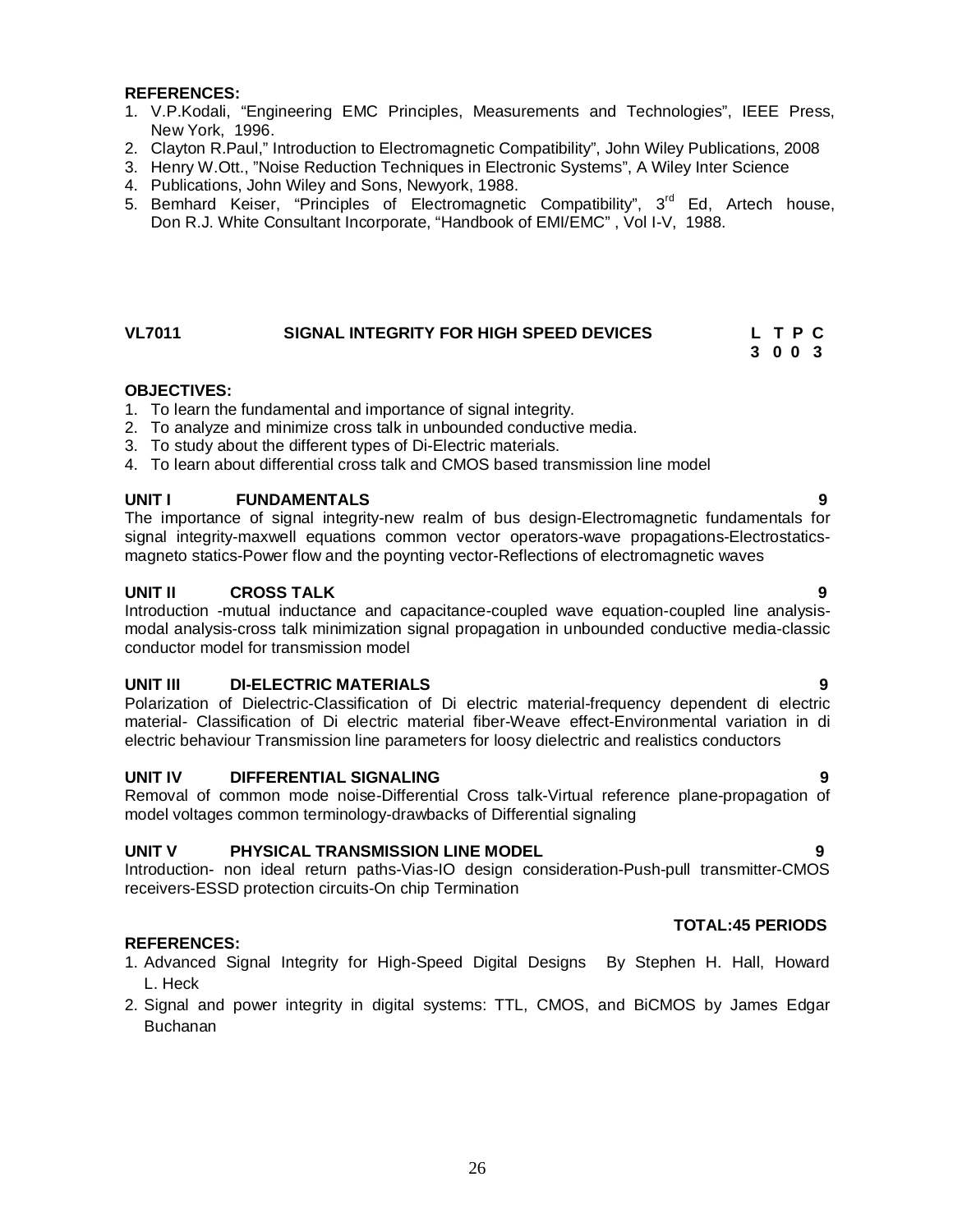# VL7012 MIXED SIGNAL IC TEST AND MEASUREMENTS L T P C<br>3 0 0 3

#### **OBJECTIVES:**

- To know about mixed-signal devices and the need for testing these devices.
- To study the various techniques for testing.
- To learn about DSP based testing.
- To understand the benefits and techniques of DFT.
- To study the general purpose measuring devices.

#### **UNIT I OVERVIEW OF MIXED – SIGNAL TESTING 9**

MIXED – SIGNAL CIRCUITS Common Types of Analog and Mixed- Signal Circuits – Applications of Mixed-Signal Circuits - The CMOS Fabrication process – Real –World Circuits – What Is a Test Engineer Post Silicon Production Flow-Test and Packing – Characterization versus Production Testing Test and Diagnostic Equipments-Automated Test Equipments – Wafer Probers – Handlers – E-Beam Probers – Focused Ion Beam Equipments – Forced -Temperature

#### **UNIT II DC AND PARAMETRIC MEASUREMENT 9**

Purpose of Continuity Testing – Continuity Test Techniques – Serial Versus Parallel Continuity Testing Purpose of Leakage Testing – Leakage Test Technique – Serial versus Parallel Leakage Testing Importance of Supply current tests – Test Techniques Voltage Regulators – Voltage References – Trimmable References Input Impedance – Output Impedance – Differential Impedance Measurements *V<sub>MID</sub>* and Analog Ground - DC transfer Characteristics (Gain and Offset) – Output Offset Voltage (Vo) – Single-Ended, Differential and Common-Model Offsets – Input Offset Voltage (Vos) Closed-Loop Gain – Open – Loop Gain DC power supply sensitivity – DC Power Supply Rejection Ration

#### **UNIT III TESTER HARDWARE 9**

General-Purpose Tester versus Focused Bench Equipment – Generic Tester Architecture General-Purpose Multimeters – General-Purpose Voltage/Current Sources – Precision Voltage References and User Supplies – Calibration Source – Relay Matrices – Relay Control Lines Digital Vectors – Digital Signals – Source Memory – Capture Memory - Pin Card Electronics – Timing and Formatting Electronics AC Continuous Wave source and AC Meter – Arbitrary Waveform Generators- Waveform Digitizers – Clocking and Synchronization Time Measurements – Time Measurement Interconnects

#### **UNIT IV DSP – BASED TESTING 9**

Reduced Test Time – Separation of Signal Components – Advanced Signal Manipulations DSP and Array Processing – Fourier Analysis of Periodic Signals – The Trigonometric Fourier Series – The Discrete- Time Fourier Series – Complete Frequency Renormalization The Discrete Fourier Transform – The Fast Fourier Transform – Interpreting the FFT Output Equivalence of Time- and Frequency – Domain Information – Parseval's Theorem – Applications of the Inverse FFT – Frequency – Domain Filtering – Noise Weighting

#### **UNIT V DESIGN FOR TEST (DFT) 9**

Built- In Self-Test – Differences between Digital Dft and Analog Dft Lower Cost of Test – Increased Fault Coverage and Improved Process Control – Diagnostics and Characterization – Diagnostics and Characterization – Ease of Test Program Development- System- Level Diagnostics – Economics of DfT Scan Basics – IEEE Std. 1149. 1 Standard Test Access Port and Boundary Scan – Full Scan and Partial Scan Pseudorandom BILBO Circuits – Memory BIST – Microcode BIST Partitioning – Digital Resets and Presets – Device-Driven Timing – Lengthy Preambles Mixed – Signal Boundary Scan (IEEE Std. 1149.4) - Analog and Mixed-Signal BIST

#### **TOTAL:45 PERIODS**

#### **REFERENCES:**

- 1. An Introduction to Mixed-signal IC Test and Measurement by Gordon W.Roberts, Friedrich Taenzler, Mark Burns
- 2. Analog and mixed-signal test by Bapiraju Vinnakota
- 3. Digital and Analogue Instrumentation: Testing and Measurement by Nihal Kularatna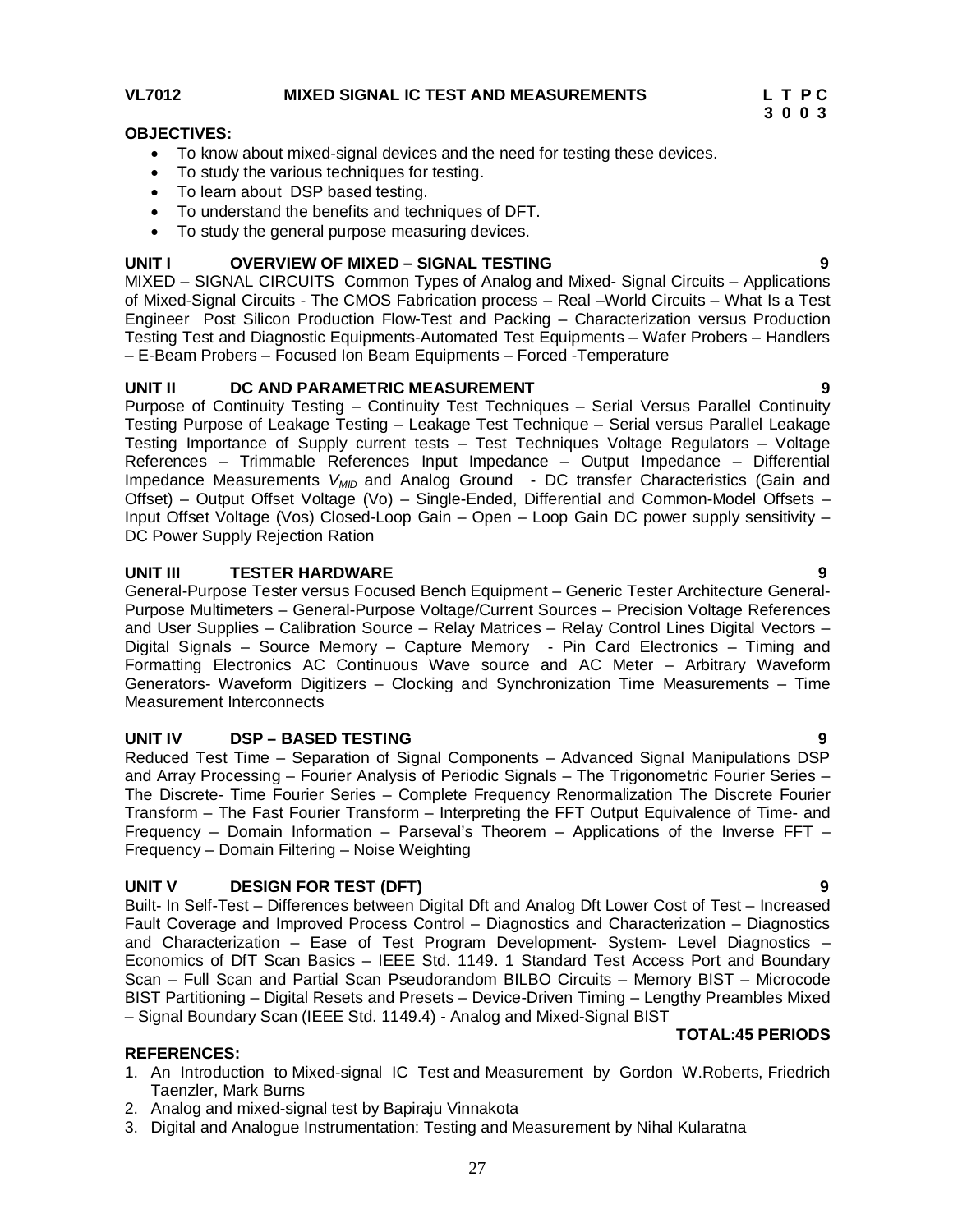#### **OBJECTIVE:**

- To study the A/D and D/A architectures
- To study the importance of sample and hold circuits in A/D and D/A conversion techniques.

#### **UNIT I SAMPLE AND HOLD CIRCUITS 9**

Sampling switches, Conventional open loop and closed loop sample and hold architecture, Open loop architecture with miller compensation, multiplexed input architectures, recycling architecture switched capacitor architecture.

#### **UNIT II SWITCHED CAPACITOR CIRCUITS AND COMPARATORS 9**

Switched-capacitor amplifiers, switched capacitor integrator, switched capacitor common mode feedback. Single stage amplifier as comparator, cascaded amplifier stages as comparator, latched comparators.

#### **UNIT III DIGITAL TO ANALOG CONVERSION 9**

Performance metrics, reference multiplication and division, switching and logic functions in DAC, Resistor ladder DAC architecture, current steering DAC architecture.

#### **UNIT IV ANALOG TO DIGITAL CONVERSION 9**

Performance metric, Flash architecture, Pipelined Architecture, Successive approximation architecture, Time interleaved architecture.

#### **UNIT V PRECISION TECHNIQUES 9**

Comparator offset cancellation, Op Amp offset cancellation, Calibration techniques, range overlap and digital correction.

#### **REFERENCE:**

1. Behzad Razavi, "Principles of data conversion system design", S. Chand and company Ltd, 2000.

## **VL7013 VLSI FOR WIRELESS COMMUNICATION L T P C**

#### **3 0 0 3 OBJECTIVES:**

- To study the design concepts of low noise amplifiers.
- To study the various types of mixers designed for wireless communication.
- To study and design PLL and VCO.
- To understand the concepts of CDMA in wireless communication.

#### **UNIT I COMPONENTS AND DEVICES 9**

Integrated inductors, resistors, MOSFET and BJT AMPLIFIER DESIGN: Low Noise Amplifier Design - Wideband LNA - Design Narrowband LNA - Impedance Matching - Automatic Gain Control Amplifiers – Power Amplifiers

#### **UNIT II MIXERS 9**

Balancing Mixer - Qualitative Description of the Gilbert Mixer - Conversion Gain – Distortion - Low Frequency Case: Analysis of Gilbert Mixer – Distortion - High-Frequency Case – Noise - A Complete Active Mixer. Switching Mixer - Distortion in Unbalanced Switching Mixer - Conversion Gain in Unbalanced Switching Mixer - Noise in Unbalanced Switching Mixer - A Practical Unbalanced Switching Mixer. Sampling Mixer - Conversion Gain in Single Ended Sampling Mixer - Distortion in Single Ended Sampling Mixer - Intrinsic Noise in Single Ended Sampling Mixer - Extrinsic Noise in Single Ended Sampling Mixer.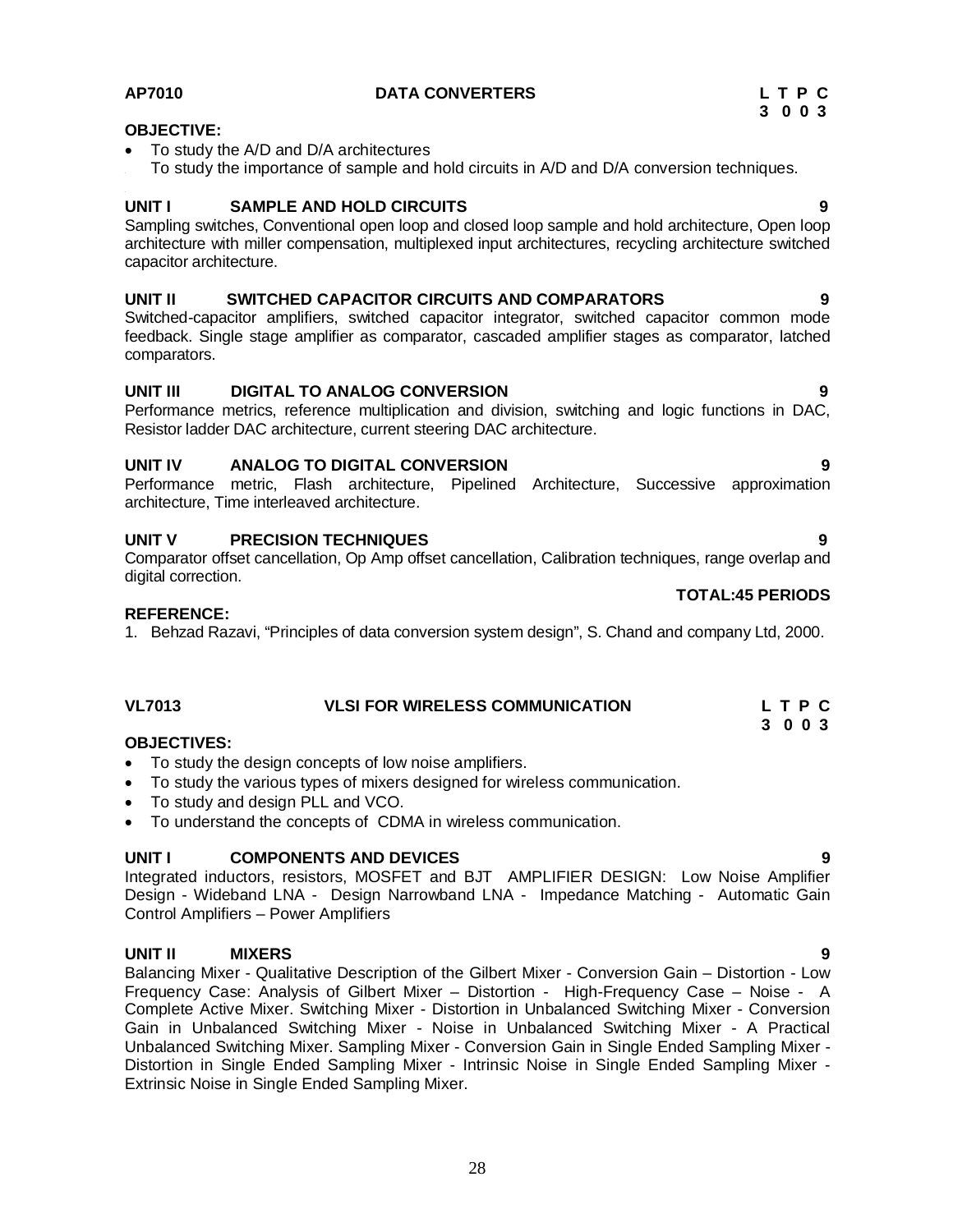#### **UNIT III FREQUENCY SYNTHESIZERS 9**

Phase Locked Loops - Voltage Controlled Oscillators - Phase Detector – Analog Phase Detectors – Digital Phase Detectors - Frequency Dividers - LC Oscillators - Ring Oscillators - Phase Noise - A Complete Synthesizer Design Example (DECT Application).

#### **UNIT IV UB SYSTEMS 9**

Data converters in communications, adaptive Filters, equalizers and transceivers

#### **UNIT V IMPLEMENTATIONS 9**

VLSI architecture for Multitier Wireless System - Hardware Design Issues for a Next generation CDMA System .

#### **REFERENCES:**

- 1. B.Razavi ,"RF Microelectronics" , Prentice-Hall ,1998.
- 2. Bosco H Leung "VLSI for Wireless Communication", Pearson Education, 2002.
- 3. Thomas H.Lee, "The Design of CMOS Radio –Frequency Integrated Circuits', Cambridge University Press ,2003.
- 4. Emad N Farag and Mohamed I Elmasry, "Mixed Signal VLSI Wireless Design Circuits and Systems", Kluwer Academic Publishers, 2000.
- 5. Behzad Razavi, "Design of Analog CMOS Integrated Circuits" McGraw-Hill, 1999.
- 6. J. Crols and M. Steyaert, "CMOS Wireless Transceiver Design," Boston, Kluwer Academic Pub., 1997.

### **VL7014 IP BASED VLSI DESIGN L T P C**

#### **3 0 0 3 OBJECTIVES:**

- To learn about IC manufacturing and fabrication
- To analyse the combinational, sequential and subsystem design
- To study about different floor planning techniques and architecture design
- To have an introduction to IP design security

#### **UNIT I VLSI AND ITS FABRICATION**

Introduction, IC manufacturing, CMOS technology, IC design techniques, IP based design, Fabrication process-Transistors, Wires and Via, Fabrication Theory reliability, Layout Design and tools.

#### **UNIT II COMBINATIONAL LOGIC NETWORKS 9**

Logic Gates: Combinational Logic Functions, Static Complementary Gates, Switch Logic, Alternate Gate circuits, Low power gates, Delay, Yield, Gates as IP, Combinational Logic Networks-Standard Cell based Layout, Combinational network delay, Logic and Interconnect design, Power optimization, Switch logic network, logic testing;

#### **UNIT III SUBSYSTEM DESIGN 9**

Sequential Machine-Latch and Flip flop, System design and Clocking, Performance analysis, power optimization, Design validation and testing; Subsystem Design-Combinational Shifter. Arithmetic Circuits, High Density memory, Image Sensors, FPGA,PLA, Buses and NoC, Data paths, Subsystems as IP.

#### **UNIT IV FLOOR PLANNING AND ARCHITECTURE DESIGN 9**

Floor planning-Floor planning methods, Global Interconnect, Floor plan design, Off-chip Connections Architecture Design- HDL, Register-Transfer Design, Pipelining, High Level Synthesis, Architecture for Low power, GALS systems, Architecture Testing, IP Components, Design Methodologies, Multiprocessor System-on-chip Design